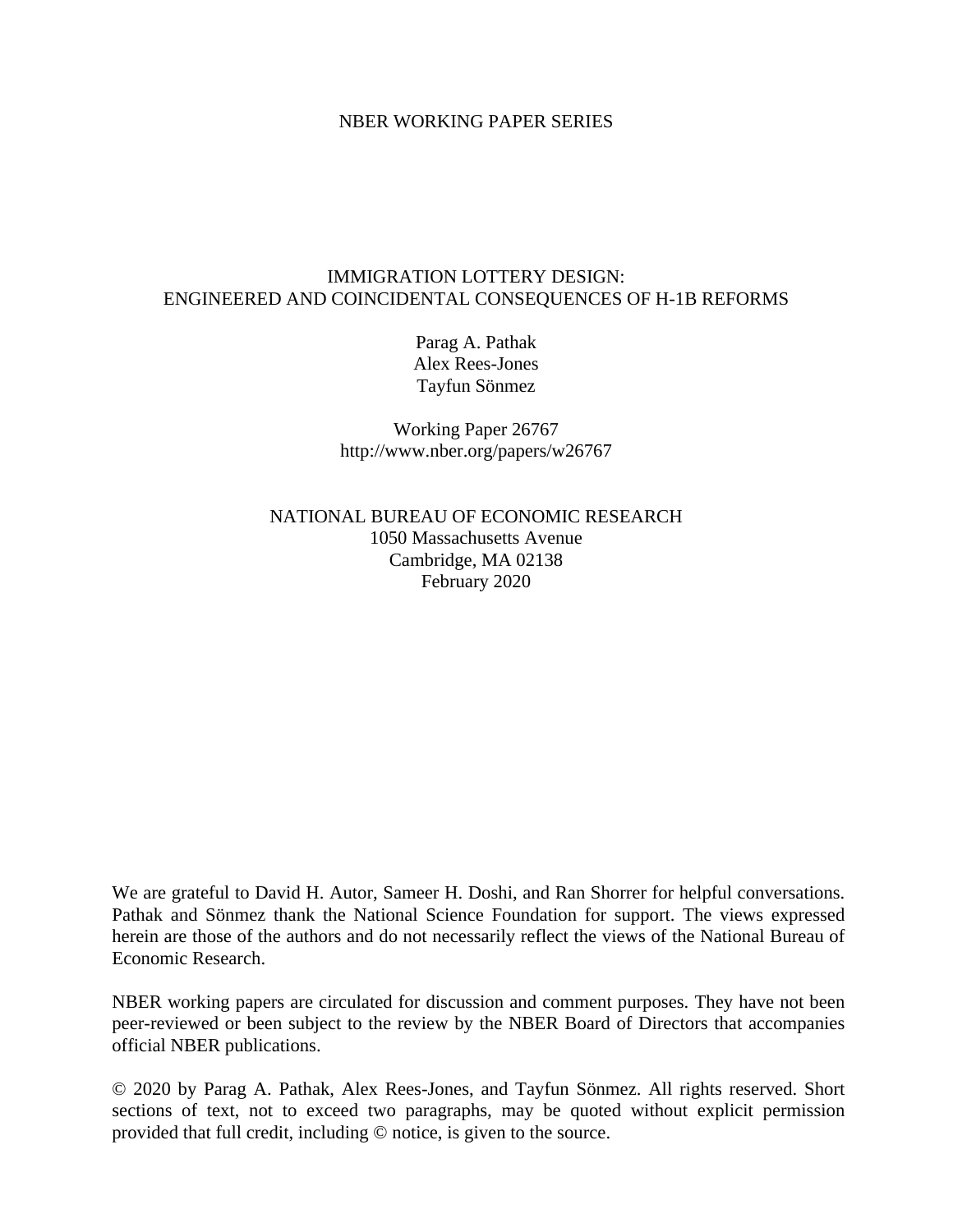Immigration Lottery Design: Engineered and Coincidental Consequences of H-1B Reforms Parag A. Pathak, Alex Rees-Jones, and Tayfun Sönmez NBER Working Paper No. 26767 February 2020 JEL No. D47,D61,D63,J24,K37

#### **ABSTRACT**

In 2005, the U.S. Congress legislated that the H-1B visa program create 20,000 annual slots reserved for advanced-degree applicants. Since then, the U.S. Customs and Immigration Service (USCIS) has used visa allocation rules that comply with this legislation. Following a directive in the April 2017 Buy American and Hire American Executive Order by President Trump, USCIS tweaked its H-1B visa allocation rule in 2019. While remaining in compliance with the legislation set forth in 2005, the USCIS estimated that the 2019 rule change would increase the number of higher-skill awards by more than 5,000 annually at the expense of lower-skill awards. The rule change was explicitly engineered for this objective. In this paper we characterize all visa allocation rules that comply with the 2005 legislation and use this framework to analyze the rules that have been deployed in the interim. Despite specifying rigid caps, we show that the legislation permits a range of rules that can change the number of high-skill awards by as many as 14,000 in an average year. Of all rules that comply with the legislation, the 2019 rule adopted by the Trump administration maximizes the rate of high-skill awards and minimizes the rate of low-skill awards. However, two previous and relatively unknown changes to the H-1B visa allocation rule resulted in more substantial changes to this distribution. These earlier reforms, however, were motivated by logistical considerations, potentially without understanding of their distributional consequences.

Parag A. Pathak Department of Economics, E52-426 MIT 50 Memorial Drive Cambridge, MA 02142 and NBER ppathak@mit.edu

Alex Rees-Jones Cornell University Economics Department 404 Uris Hall Ithaca, NY 14850 and NBER arr34@cornell.edu

Tayfun Sönmez Boston College Department of Economics 140 Comm. Ave. Chestnut Hill, MA, 02467 tayfun.sonmez@bc.edu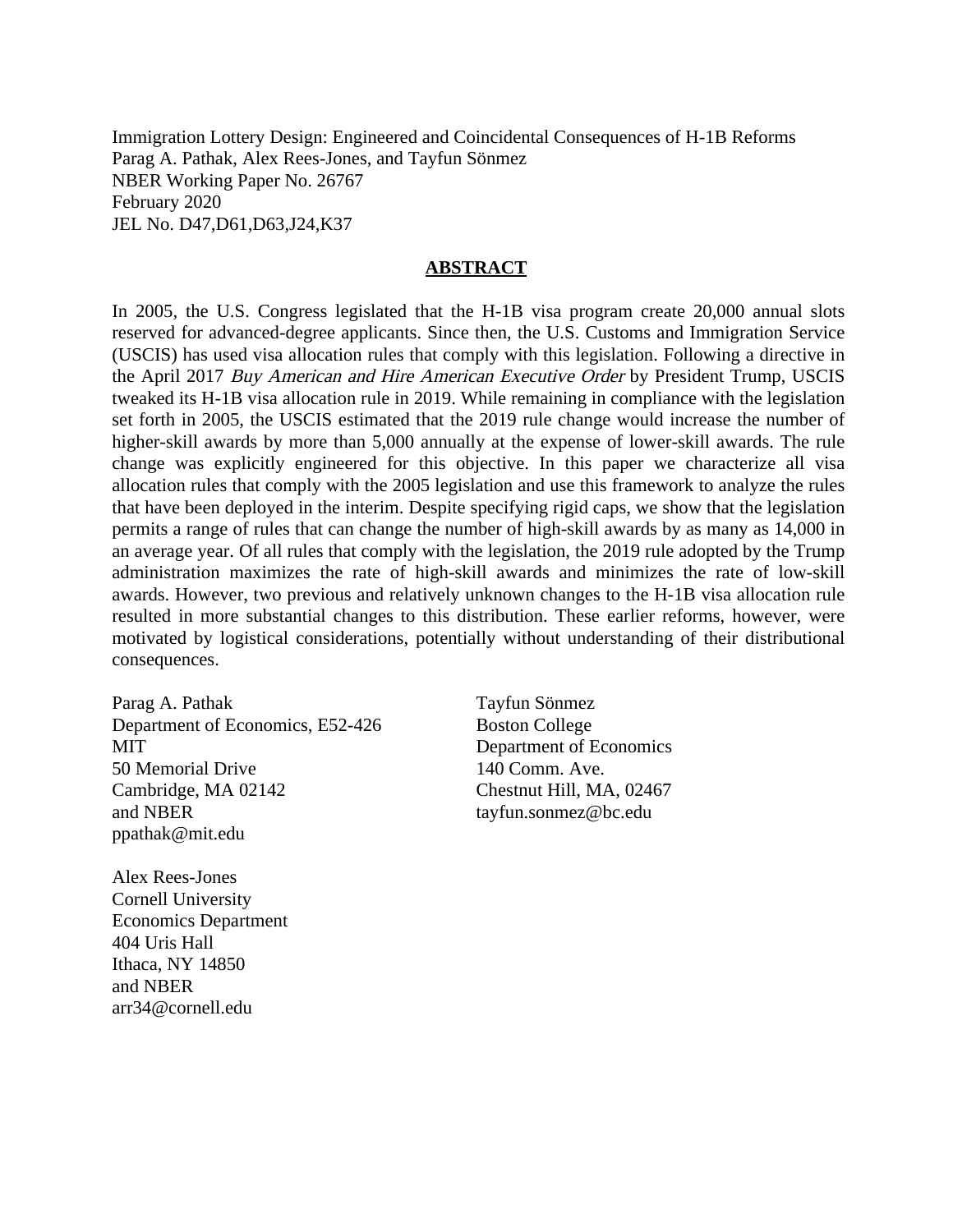# 1 Introduction

Since its introduction in the Immigration Act of 1990, the U.S. H-1B program has enabled American companies to temporarily employ educated foreign workers in occupations that require highly specialized knowledge.<sup>1</sup> Each year, statutory law enacted by the U.S. Congress mandates the total number of visas to be granted. The U.S. Customs and Immigration Service (USCIS), a part of the Department of Homeland Security, is charged with implementing this mandate. Because the H-1B program is the largest temporary employment program for skilled immigration to the U.S., there are many contentious debates about the number and type of visas allocated.<sup>2</sup> H-1Bs are also a focal point in broader discussions about the appropriate skill-bias of U.S. immigration policy.<sup>3</sup>

This paper studies the **visa allocation problem** from the perspective of market design, motivated by the last 15 years of H-1B visa allocation reforms. During this time, visas were allocated according to the H-1B Visa Reform Act of 2004.<sup>4</sup> This act established an annual system in which 65,000 visas were made available for all eligible applicants and an additional 20,000 visas were reserved for applicants with advanced degrees. Popular discussions refer to these reserves as caps; we call the 20,000 visas for those with advanced degrees the reserved cap and the 65,000 visas available for all applicants the unreserved cap. We say that reserved-category applicants are those that have earned a master's or higher degree from a U.S. institution of higher education. We refer to applicants who are not qualified for these slots as general-category applicants. Although the advanceddegree reserve cap was prominently advertised, according to the Department of Homeland Security, details on how the cap should be implemented were left to the discretion of the USCIS (Register, 2005, 2018).<sup>5</sup>

At the time of the H-1B Visa Reform Act of 2004, visa allocation was carried out by the USCIS on a first-in first-out basis, up to total annual capacity. That is, the allocation was based on a single priority order, which in this case was induced by the arrival time of applications. In systems using a single priority order, intuition may suggest that merely specifying an additional cap for a subgroup of applicants is sufficient to uniquely determine the allocation.<sup>6</sup> Perhaps that is why the Congress has left the details of implementation

<sup>1</sup>Examples include such as engineering, computer science, or other STEM fields.

<sup>2</sup>A March 30, 2006 the Congressional Subcommittee on Immigration, Border Security, and Claims debated whether Congress should raise the H-1B cap (Judiciary, 2006). More recently, in 2018, Senators Orrin Hatch and Jeff Flake introduced legislation to increase the quota from 65,000 to 85,000 (O'Brien, 2018).

<sup>3</sup>Becker and Lazear (2013) argue that a market-based system where the U.S. sells the right to be a citizen would be fairer than current immigration rules.

<sup>4</sup>This act was signed in December 2004 and took effect in March 2005.

<sup>5</sup>According to the Federal Register, "Congress did not specify any procedures for implementation or dictate the manner in which USCIS should allocate H-1B numbers made available pursuant to the new exemption" (Federal Register Vol. 70, No. 86, Thursday, May 5).

 $6$ After all, in the absence of the cap for the subgroup, the allocation is uniquely determined through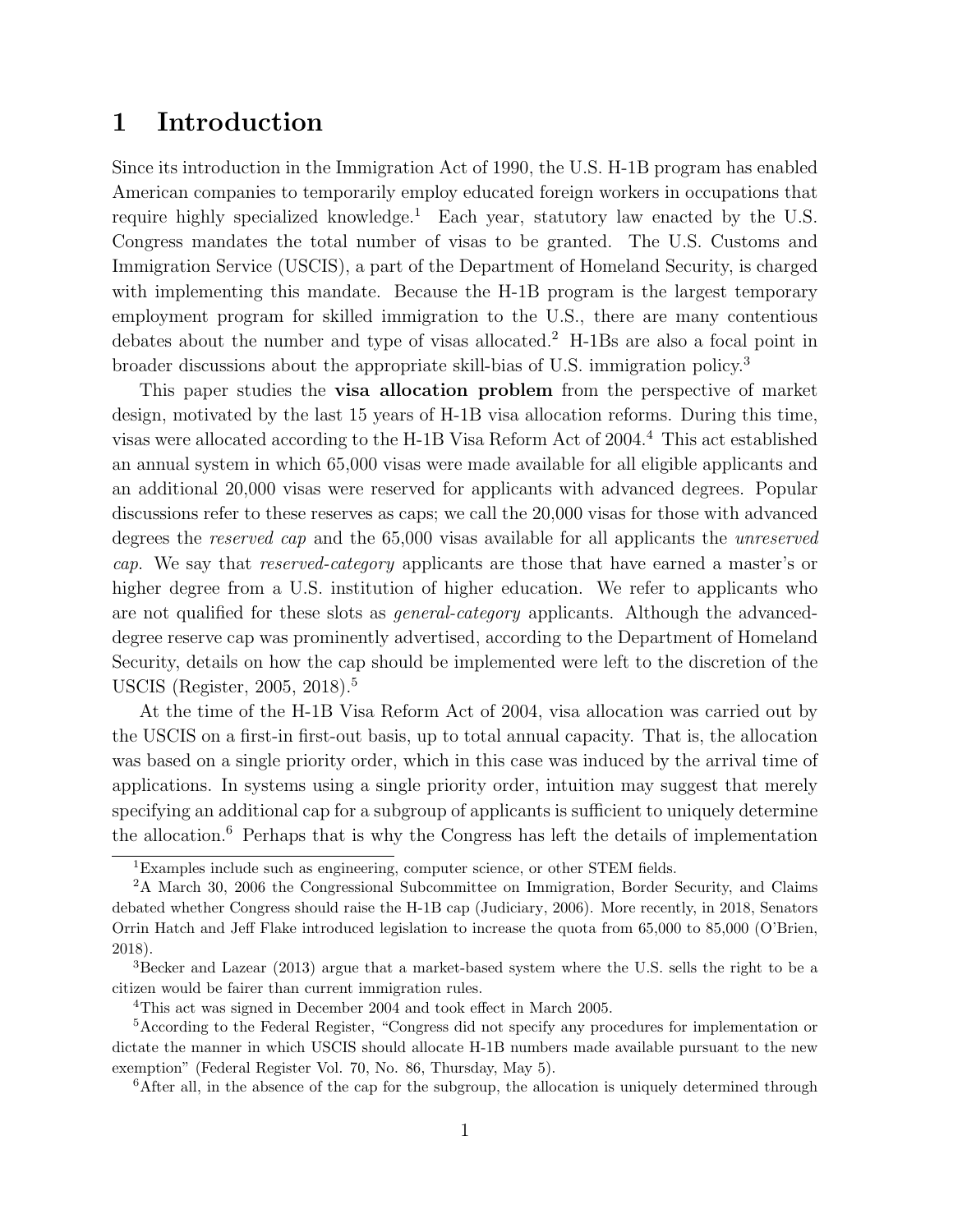of the advanced-degree cap to the USCIS. However, this intuition is misguided: a wide range of outcomes can be obtained through a range of visa allocation rules subject to an identical reserved cap.

Of course, any allocation rule applied must be consistent with existing legislation. The statutory text in the U.S. Code (8 USC  $\S 1184(g)(5)(C))$ ) states that the annual 65,000 unreserved cap

"shall not apply to any alien [...] who [...] has earned a master's or higher degree from a United States institution of higher education [...], until the number of aliens who are exempted from such numerical limitation during such year exceeds 20,000."

Based on this code, we argue that any plausible visa allocation rule should satisfy three properties. First, it should be non-wasteful, a minimal efficiency requirement. That means a general-category applicant should not be denied a slot unless all unreserved slots are exhausted; similarly, a reserved category applicant should not be denied a slot unless all slots (reserved or unreserved) are exhausted.<sup>7</sup> Second, it should *accommodate the* reserve policy by restricting the access for reserved slots to reserved category applicants only. Finally, it should respect priorities, which means an applicant who is qualified for a slot should not lose it to a candidate who has lower priority for this slot. When a visa allocation rule satisfies all three properties, we say it complies with the statute.

Table 1 summarizes the four visa allocation rules that have been implemented in the H-1B program since 2005, all of which comply with the statute as defined above. Our formal results characterize how these rules distribute access between general and advanced-degree applicants. In addition to analyzing these visa allocation rules, we also document previously unemphasized implications of the transitions between these rules.

The potential importance of these issues first became apparent in President Trump's Buy American and Hire American Executive Order in 2017, which instructed the U.S. Department of Homeland Security to propose reforms to ensure that H-1B visas are awarded to the most-skilled or highest-paid petition beneficiaries. This declaration led to an adoption of a new visa allocation rule for FY2020 and was widely touted as increasing the number of advanced-degree applicants. For example, a government press release stated (USCIS, 2019):

"Currently, [...] the advanced degree exemption is selected prior to the H-1B cap. The proposed rule would reverse the selection order and count all registration or petitions towards the number projected as needed to the reach the H-1B cap first. Once a sufficient number of registration or petitions have been selected for the

a simple first-in first-out procedure.

<sup>7</sup>Throughout the paper, an applicant refers to one who is qualified for a visa. Of course, unqualified applicants can be denied without violating the non-wastefulness property.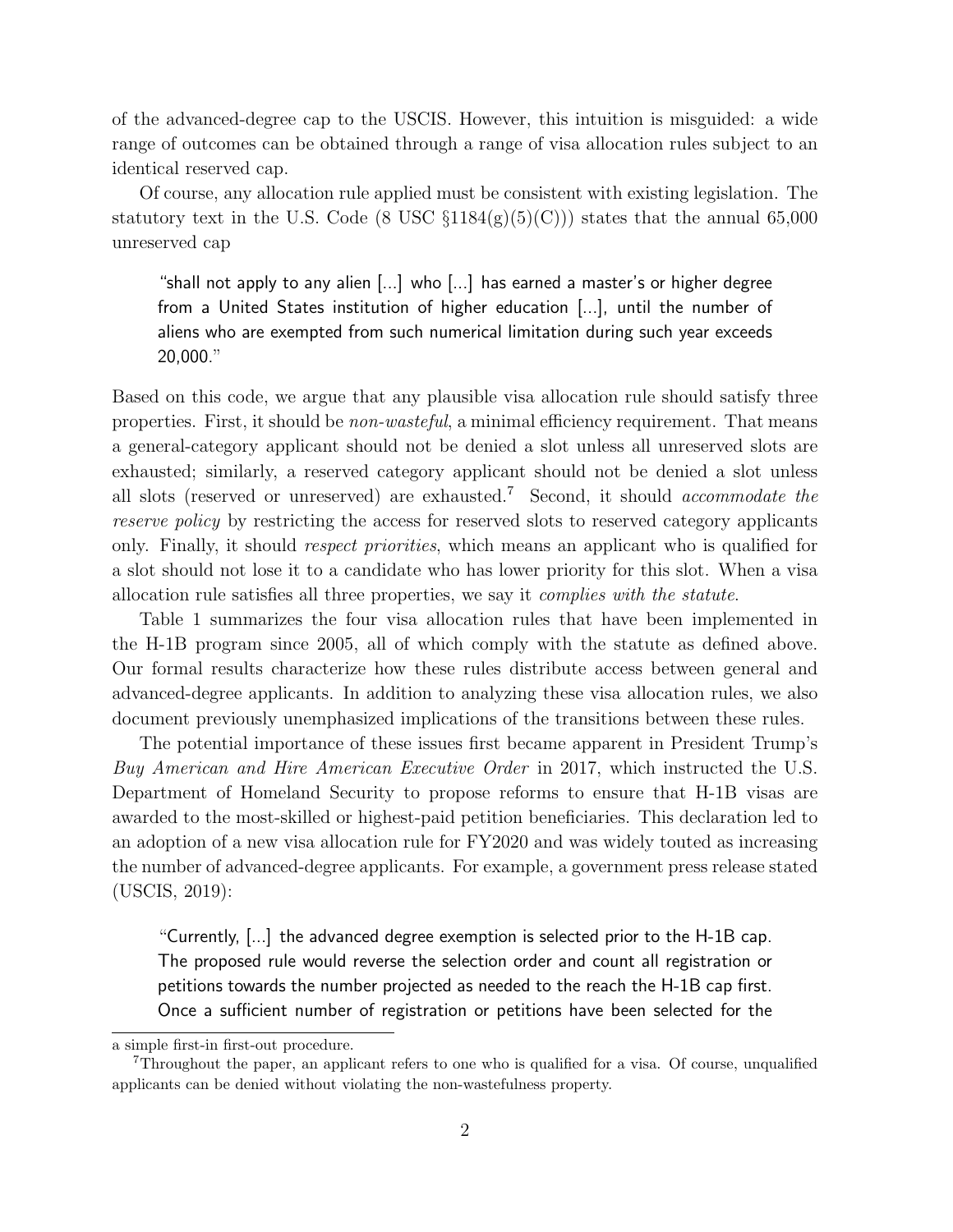| Years       | Allocation Rule                       | Priority                  | Publicized <sup>§</sup> |
|-------------|---------------------------------------|---------------------------|-------------------------|
| <b>2005</b> | Over-and-Above $(\varphi^{oa})$       | Arrival time <sup>†</sup> |                         |
| 2006-08     | Exemptions-First $(\varphi^{ef})$     | Arrival time <sup>†</sup> | N                       |
| 2009-19     | Reserve-Initiated $(\varphi^{ru})$    | Random                    | N                       |
| 2020        | Unreserved-Initiated $(\varphi^{ur})$ | Random                    |                         |

#### Table 1: H-1B Visa Allocation Rules

Notes: Years are fiscal years. Appendix provides documentation for each allocation rule from the Federal Register. §While each rule was described in public documents such as the Federal Register, by Publicized we mean the presence of prominent press releases and comments/discussion in the Federal Register. <sup>†</sup>If the cap is reached on a given day when there are more petitions than slots, a random lottery is used as a tie-breaker for the remaining slots.

H-1B cap, USCIS would then select registration or petitions towards the advanced degree exemption."

"The proposed process would result in an estimated increase of up to 16 percent (or 5,340 workers) in the number of selected H-1B beneficiaries with master's degree or higher."

Given the publicity and debate regarding the objectives of the 2019 reform, our examination of the theoretical performance of the earlier iterations of this policy revealed two surprising findings. First, the degree of skill bias conferred by the FY2020 policy is identical to that that arises from the system employed immediately after the passage of the H1-B Visa Reform Act of 2004. Second, two reforms that occurred in the interim (in 2005 and 2008, respectively) had larger effects on the degree of skill bias. Strikingly, neither the reform in 2005 nor in 2008 were meaningfully publicized, and appear to have been enacted to overcome logistical hurdles surrounding the timing of visa applications. While the distributional consequences of the reform of 2019 was explicitly engineered, the larger distributional consequences of the reforms of 2005 and 2008 appear to be coincidental.

The next section provides additional detail on the H-1B Visa program and recent policy changes. It also discusses related literature. Section 3 defines the visa allocation problem and formally presents our axioms that characterize it. Section 4 studies visa allocation rules in a setting with one priority order, and then considers visa allocation rules when there are two separate priority orders for reserved slots and unreserved slots. The last section concludes. All proofs are in the appendix. A secondary appendix contains additional information describing the four visa allocation rules used in practice from the official Federal Register.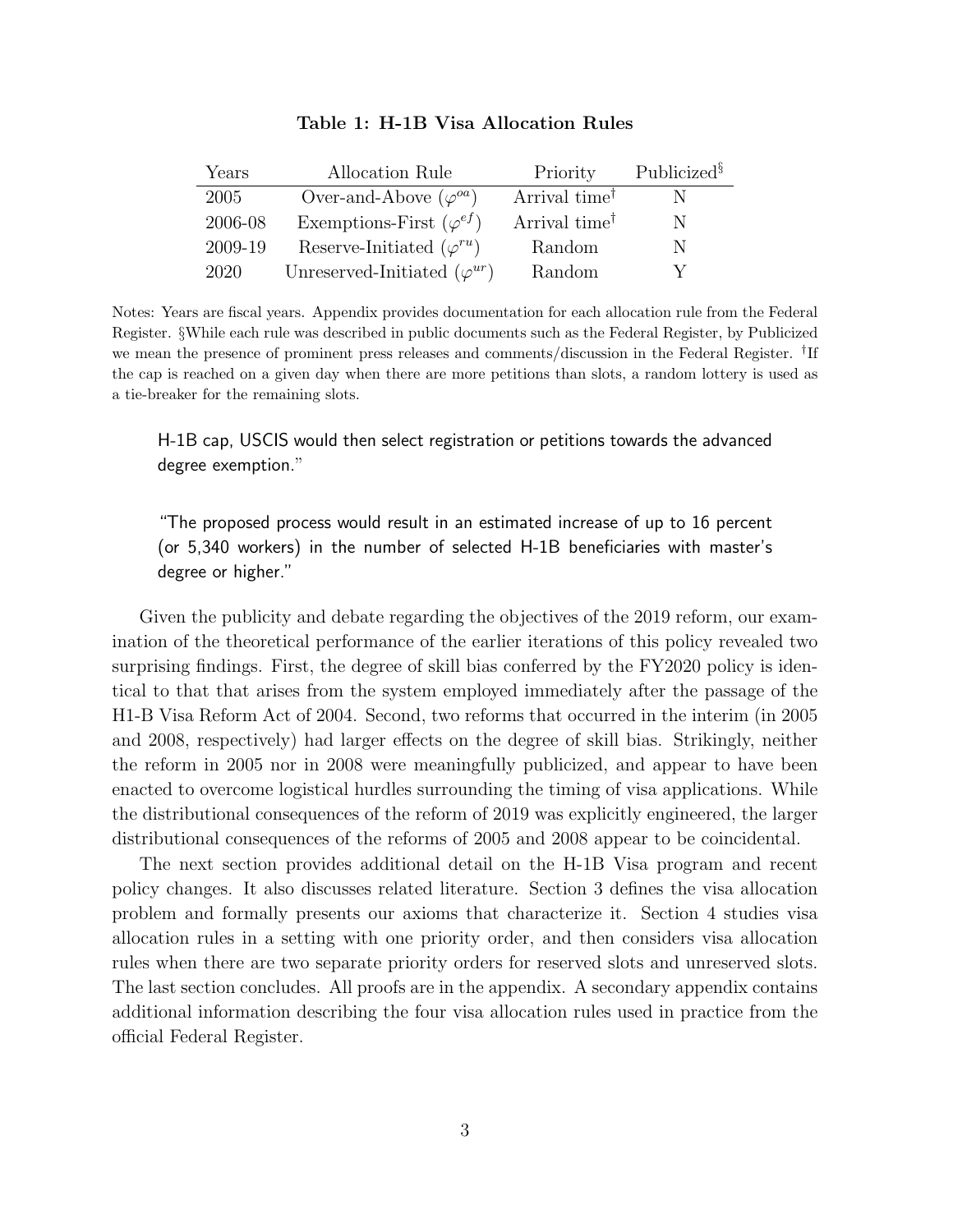# 2 Causes and Consequences of H-1B Reforms

## 2.1 H-1B Visa Reform Act of 2004

Prior to the H-1B Visa Reform Act of 2004, allocation of H-1B visas was carried out annually on a first-in first-out basis. This practice induced a natural priority order between applicants based on the time a petition arrives at the USCIS or a processing center. Perhaps due to this practice, the Congress introduced the additional 20,000 advanceddegree visas and the USCIS provided the following interpretation (USCIS, 2004):

"The first 20,000 H-1B beneficiaries who have earned a master's degree or higher from a U.S. institution of higher education are not subject to the annual congressionally mandated H-1B visa cap of 65,000.

After those 20,000 slots are filled, USCIS is required to count those cases against the cap for the remainder of the fiscal year."

If this mandate is interpreted in relation to the existing first-in first-out procedure, it suggests the following visa allocation rule that we refer to as Exemptions-First:

Process each application one-at-a-time following its arrival time.<sup>8</sup>

- 1. For each qualified application from a member of the general category, accept the application counting it against the unreserved cap of 65,000 until all unreserved slots are exhausted. Reject the application if all unreserved slots are exhausted.
- 2. For each qualified application from a member of the reserved category,
	- (a) exempt the application from the unreserved cap of 65,000 counting it against the reserved cap of 20,000 until all reserved slots are exhausted,
	- (b) count the application against the unreserved cap of 65,000 if all reserved slots are exhausted although there are remaining unreserved slots, and
	- (c) reject the application if all slots (reserved or unreserved) are exhausted.

In our view, this procedure reflects how the intended implementation of H-1B Visa Reform Act of 2004 was interpreted at the time by the USCIS. Supporting this perspective, the

<sup>8</sup>Time priority is based on the day the visa application is received. For the date on which new applications cause the annual cap to be exceeded, a random lottery is used among applicants for that date. Doran, Gelber, and Isen (2015) report that in FY2006 and FY2007 combined, a total of 4,180 visa applications were allocated through lottery. This represents about 2.5% of the 85,000 total annual slots.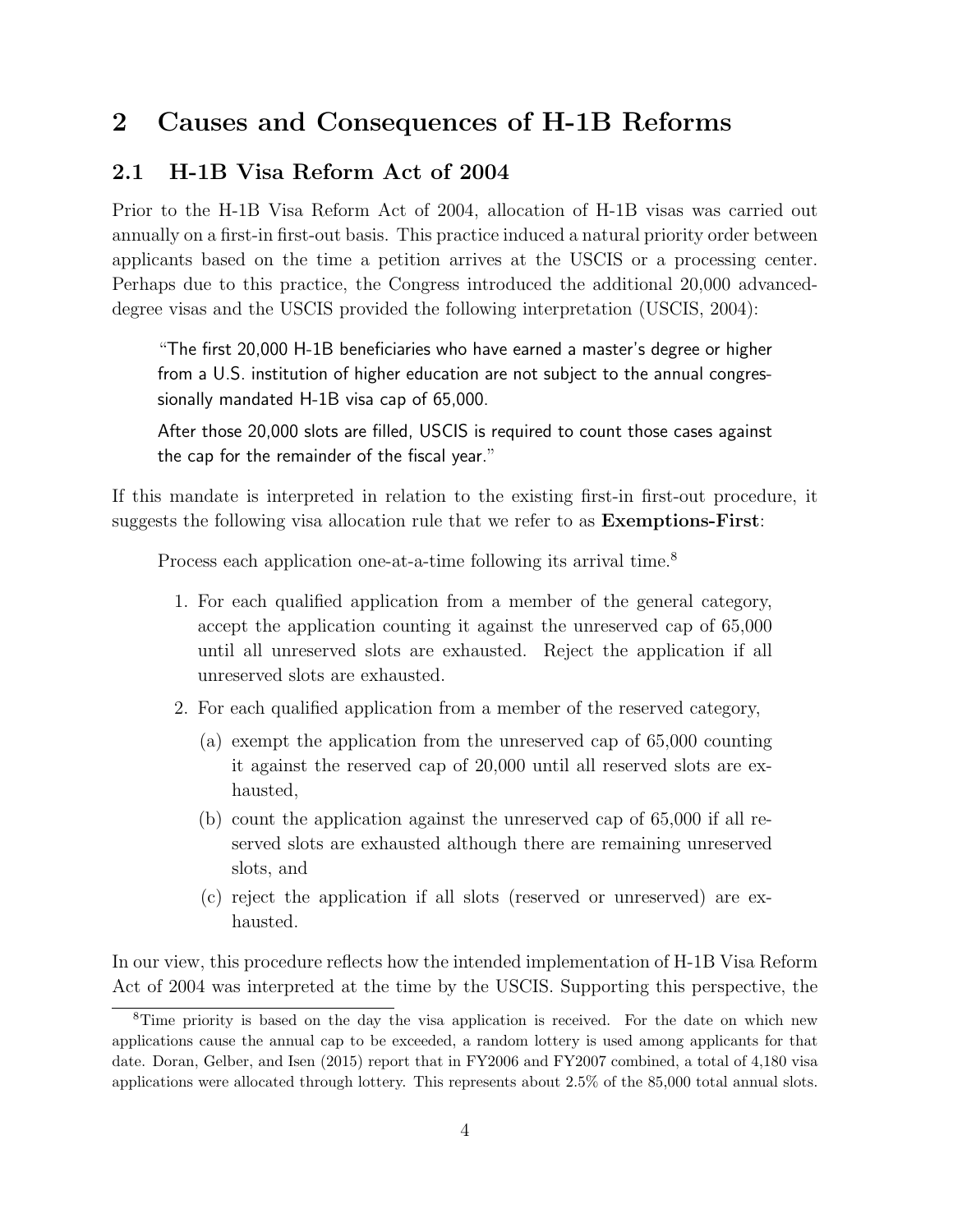Exemptions-First visa allocation rule was adopted by USCIS for FY2006 and the next two years.

For FY2005, however, the USCIS used the following rule, which we refer to as Overand-Above:

Process each application one-at-a-time following their arrival time.

- 1. For each qualified application, award the applicant a slot counting it against the unreserved cap of 65,000 until all unreserved slots are exhausted.
- 2. Once all unreserved slots are exhausted,
	- (a) reject all applications from subsequent general-category applicants;
	- (b) process only applications from reserved-category applicants, and award the qualified applicant a slot counting it against the reserved cap of 20,000 until all reserved slots are exhausted;
	- (c) reject the application if all slots (reserved or unreserved) are exhausted.

The justification offered by the USCIS for using a different visa allocation rule for FY2005 than the one adopted for subsequent years is based on how the application timeline intersected with the passage of the 2004 H-1B Visa Reform Act. In the U.S., the federal government's fiscal year starts on October 1 of the previous year and runs through September 30 of the year. The Act was announced in December 2004 and took effect in March 2005. By the time the additional reserved cap of 20,000 took effect, applications for FY2005 were already evaluated and the unreserved cap of 65,000 was already allocated. The USCIS indicated that they had no way to identify which of the 65,000 awarded applications would qualify for the advanced-degree exemption, and instead they stated (Register, 2005)

" $[...]$ , for FY 2005, USCIS has determined that the only appropriate way to implement the H-1B Visa Reform Act of 2004 is to apply the 20,000 exemptions prospectively."

While the justification for using a different visa allocation rule for FY2005 than the rule adopted for subsequent years had been clearly articulated, the distributional implications of this one-time implementation have not been analyzed prior to our study. Even though both rules comply with the statute, their outcomes are very different. Consider a scenario with 87,380 reserved-category applications and 111,080 general-category applications. These numbers are the five year averages for FY2013-2017. The number of admitted advanced-degree applicants is 38,834 under the 2005 Over-and-Above rule and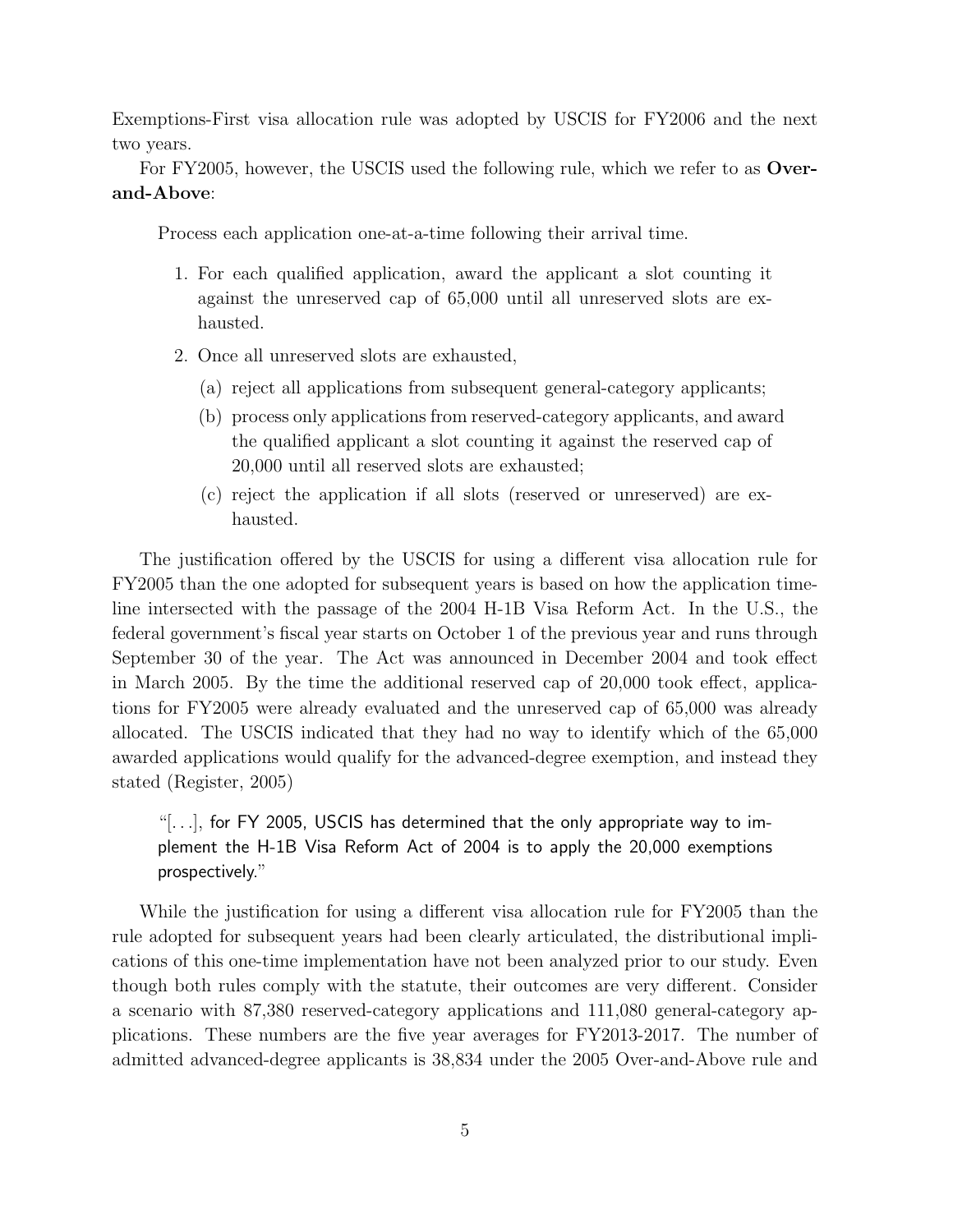24,630 under the Exemptions-First rule.<sup>9</sup> The difference,  $16.7\%$  of all annual 85,000 slots, is large given that both rules implement the same legislation. Therefore, the implementation of H-1B Visa Reform Act of 2004 significantly influences the distribution of H-1B visas between reserved-category and general-category applicants.

In our formal model, we show that, of all the rules that comply with the statute, the two rules implemented in FY2005 and FY2006-08 play special roles. Of all rules that comply with the statute, the Over-and-Above visa allocation rule is the most favorable rule for the reserved-category applicants and the least favorable rule for the general-category applicants. In striking contrast, the Exemptions-First visa allocation rule is the least favorable rule for the reserved-category applicants and the most favorable rule for the general-category applicants. This fact partially motivates our belief that the importance of these details of implementation was not appreciated at this time.

## 2.2 2008 Reform

In each of the three years H-1B allocation was implemented using the Exemptions-First rule, applications arrived earlier than the previous year.<sup>10</sup> In FY2008, the number of general-category applications sufficient to meet the 65,000 unreserved cap arrived the first day applications were accepted by the USCIS. Indeed, anticipating this may happen, employers spent significant effort and money to send petitions by expedited overnight delivery for receipt on the first day petitions would be allowed, resulting in more than 150,000 petitions being delivered on the same day and burdening employers, delivery services, and USCIS offices.<sup>11</sup> This development made clear that the use of arrival time as a priority measure was breaking down.

Consequently, in March 2008 USCIS changed its procedure in three important ways:

- 1. It abandoned the practice of processing the applications on a first-in first-out basis, instead allowing five days from April 1 for all petitions for the upcoming fiscal year to be submitted. $12$
- 2. To replace the naturally induced first-in first-out based priority order for all slots, USCIS adopted two independent random priority orders  $\pi_r$  and  $\pi_u$ ; the former for the reserved slots and the latter for the unreserved slots.

<sup>9</sup>Section 5.2 details these calculations.

<sup>&</sup>lt;sup>10</sup>The Federal Register reports that in FY2006 the general cap was reached on August 10, 2005 and the advanced-degree cap was reached on January 17, 2006; in FY2007 the general cap was reached on May 26, 2006 and the advanced-degree cap was reached on July 26, 2006; and in FY2008 the general cap was reached on April 1, 2007 and the advanced-degree cap was reached on May 4, 2007. (Register, 2008).

<sup>&</sup>lt;sup>11</sup>This information comes from the United States District Court Case Walker Macy (2017) vs. U.S. Citizenship and Immigration Services.

 $12$ If sufficient applications from either category was not received within five days, the reform allowed for additional petitions that arrived later.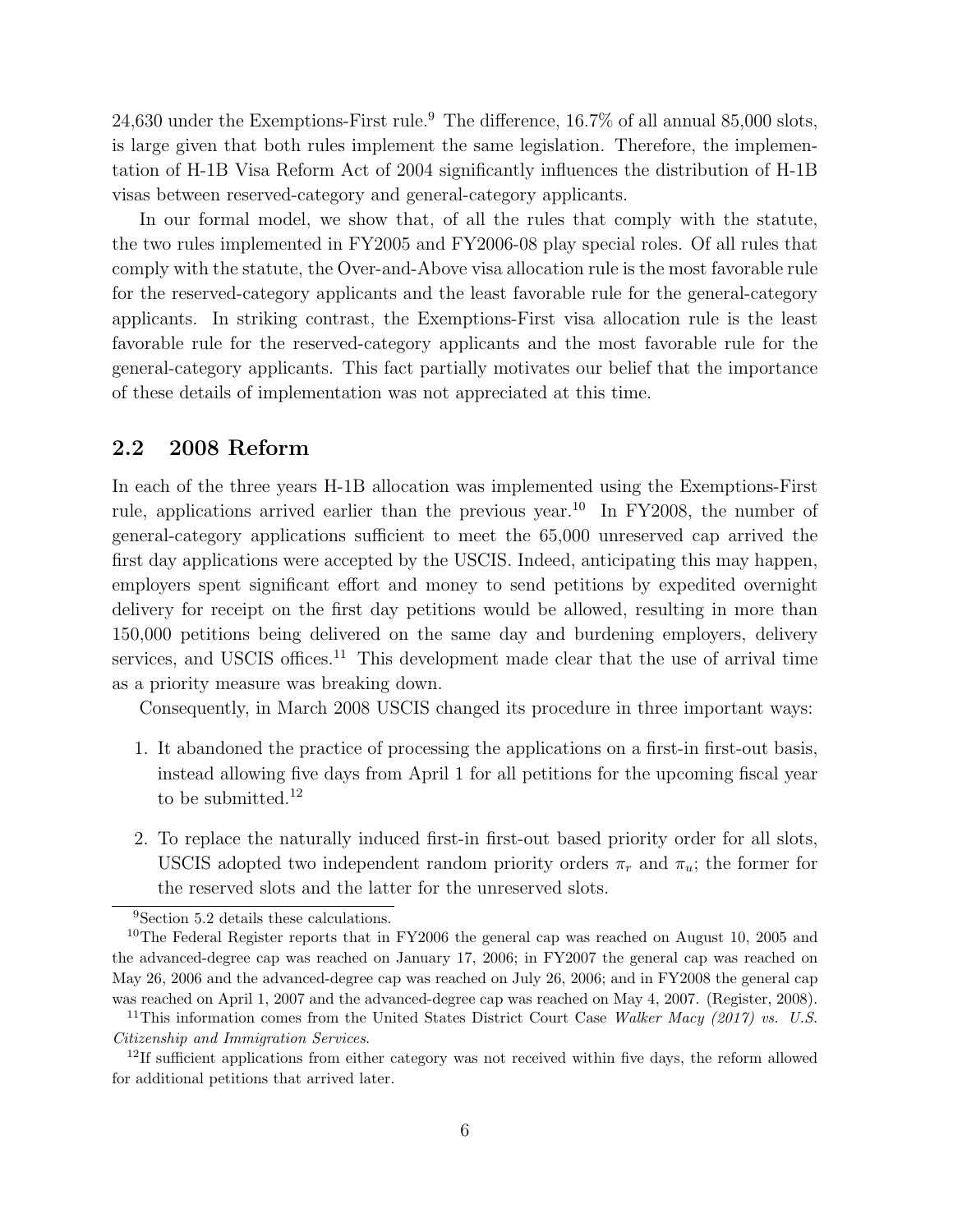3. Under the new procedure, H-1B allocation is determined in two steps: first allocate the 20,000 reserved slots to highest  $\pi_r$ -priority reserved-category applicants, and next allocate the 65,000 unreserved slots to highest  $\pi_u$ -priority applicants considering all applicants except those who already received the reserved slots.

We refer to the resulting visa allocation rule as **Reserved-Initiated**. USCIS allocated H-1B visas using the Reserved-Initiated visa allocation over the next decade during FY2009- 19. As we have already emphasized, logistical considerations made it necessary to abandon a system based on first-in first-out evaluation of the applications.

The choice of using two independent and random lotteries to determine the priority order for reserved and unreserved slots has one unexplored implication. For two different scenarios, consider all rules that comply with the statute.

- In Scenario 1, a single priority order  $\pi_u$  is used for both unreserved and reserved slots. Scenario 1 corresponds to FY2005-08, where the priority for both types of slots was carried out on a first-in first-out basis.
- In Scenario 2, maintain the priority order  $\pi_u$  for unreserved slots, but adopt a different priority order  $\pi_r$  for the reserved slots.

We have already stated that the difference between the "reserved-category optimal" and "reserved-category pessimal" extremes of all visa allocation rules that comply with the statute is significant when there is a single priority order for both types of slots, i.e under Scenario 1. In Theorem 3 below, we show that there exists analogous "reservedcategory optimal" and "reserved-category pessimal" outcomes under Scenario 2 as well. Moreover, under both scenarios, the "reserved-category optimal" outcome assigns exactly the same number of reserved-category applicants. However, as we show in Theorem 2, the "reserved-category pessimal" outcome is more favorable for reserved-category applicants in Scenario 2 than Scenario 1.

Not only does the difference between the two extreme outcomes shrink under Scenario 2, but it does so in a way that eliminates some of the least favorable outcomes for the reserved-category applicants. What makes this observation more important is that the Reserved-Initiated visa allocation rule gives the "reserved-category pessimal" outcome under Scenario 2 (Theorem 3). Therefore, while the H1-B reform in 2008 resulted in replacing the reserve-category pessimal outcome under single priority order with the reserve-category pessimal outcome of two priority orders, it still provided a boost to representation of reserved-category applicants simply because a second independent priority order is employed for reserved slots.

Consider the same numbers of applications we considered before with 87,380 reservedcategory applications and 111,080 general-category applications. (Recall that these are the five year averages for FY2013-17.) The number of admitted advanced-degree applicants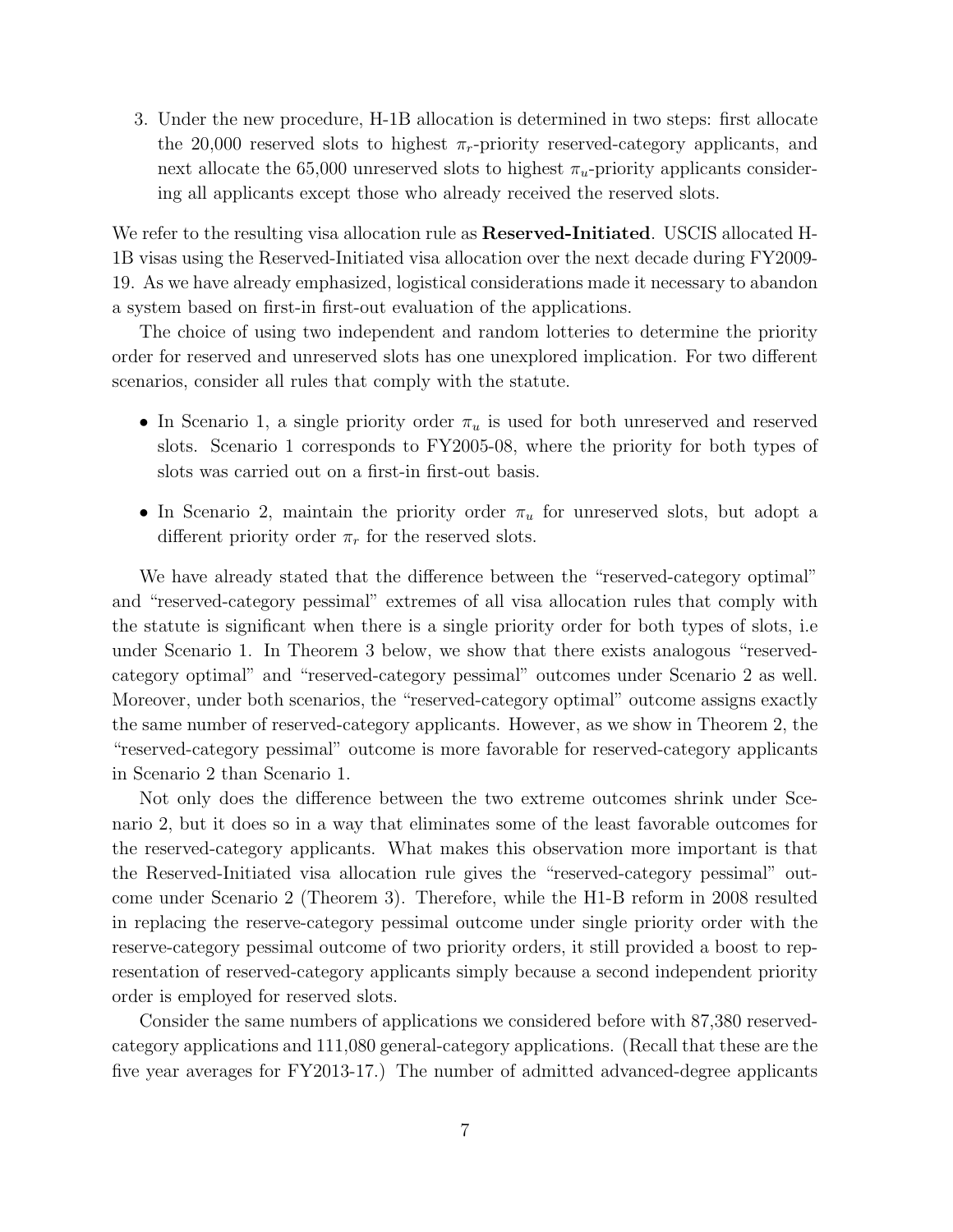in Scenario 2 is 38,834 under the reserved-category optimal outcome (as in the Overand-Above rule), and it is 33,495 under the reserved-category pessimal outcome given by the Reserved-Initiated rule. The corresponding reserved-category pessimal outcome was a much lower 24,630 under the Exemptions-First rule. Therefore, while possibly unintentional, the 2008 reform had a greater distributional impact on H-1B allocation than the 2019 reform.

Why is there such a big difference between prioritizing the applicants on a first-in first-out basis versus through two independent lotteries when reserved slots are processed prior to unreserved slots? The key aspect of prioritizing applicants on a first-in first-out basis is that it induces a single priority order for both reserved and unreserved slots. The earlier an application arrives, the higher priority it has. The purpose of creating reserved slots for advanced-degree applicants, while simultaneously maintaining their access to unreserved slots, is to provide these candidates with a second chance for a visa. In principle, advanced-degree applicants may have access to this second chance regardless of whether priority is determined by a first-in first-out system or by two lotteries. However, the access of these applicants to unreserved slots is either diminished or totally absent when allocation is based on a single priority order. To illustrate, when a single priority order is determined by arrival time, this second chance becomes available for the advanced-degree applicants only after all reserved slots are exhausted. By this point some of the unreserved slots are already allocated, and advanced-degree applicants are never considered for these slots. Moreover, this second chance completely disappears if unreserved slots are exhausted prior to reserved slots. And indeed, this is what happened in the period FY2006-08, rendering this second chance worthless in these years.<sup>13</sup> As a result, advanced-degree applicants received precisely 20,000 slots—all reserved—in all the years Exemptions-First visa allocation rule was used. In contrast, the advanced-degree applicants have a true second chance under the Reserved-Initiated visa allocation rule, since any reserved-category applicant who failed to receive a reserved slot is still as likely to receive an unreserved slot as any general-category applicant.

## 2.3 2019 Reform

President Trump's Buy American and Hire American Executive Order in 2017 instructed the U.S. Department of Homeland Security to propose reforms to ensure that H-1B visas are awarded to the most-skilled or highest-paid petition beneficiaries. To the best of our knowledge, this is the first time the impact of the visa allocation rule on the distribution of H-1B visas is explicitly explored by the USCIS.

The USCIS proposed maintaining the general structure of the FY2009-19 Reserve-

<sup>&</sup>lt;sup>13</sup>The Federal Register reports that in FY2008 the advanced degree cap was reached on May 4, 2007, in FY2007 the advanced degree cap was reached on July 26, 2006, in FY2006 the advanced degree cap was reached on January 17, 2006 (Register, 2008).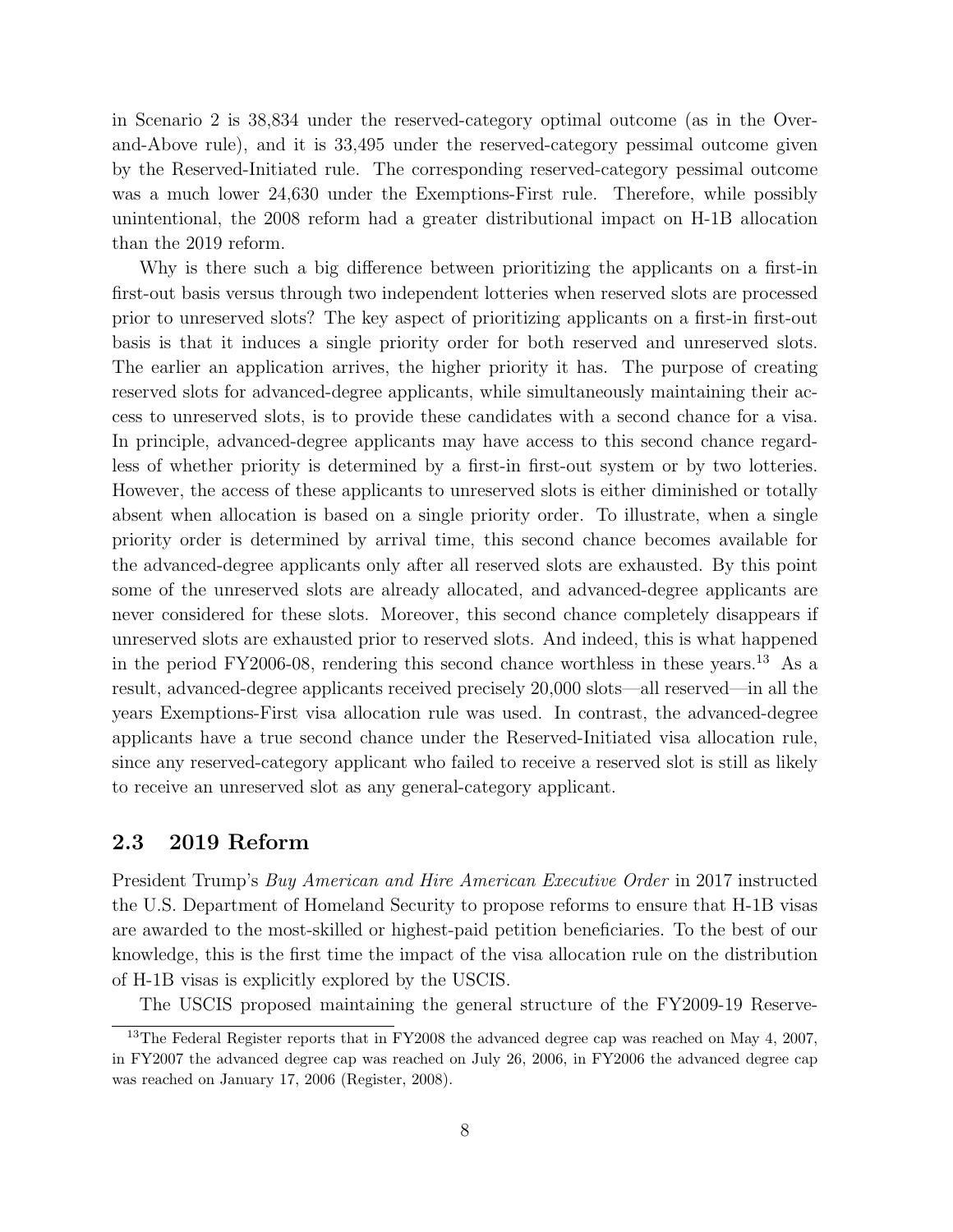Initiated visa allocation rule, but reversing the processing order of reserved and unreserved slots to increase the number of visas awarded to reserved-category applicants. We refer to this visa allocation rule as Unreserved-Initiated because it processes unreserved slots prior to reserved slots. Intuitively, it results in a more favorable outcome for the reserved-category applicants compared to Reserved-Initiated visa allocation rule, because these applicants have greater representation (with 20,000 additional applicants) under Unreserved-Initiated visa allocation rule for the lottery-based competition for unreserved slots. The outcome of the FY2020 Unreserved-Initiated visa allocation rule is more favorable than the FY2009-19 Reserved-Initiated visa allocation rule for the reserved-category applicants. Moreover, its outcome awards the same number of visas as in FY2005 Overand-Above visa allocation rule, and thus it is reserved-category optimal even including single priority order rules.

## 2.4 Related literature

Our work is closely related to questions about reserve design, first studied in the context of school assignment by Dur, Kominers, Pathak, and Sönmez (2018). That paper emphasizes that reserve size is insufficient for describing a reserve policy, when the order of processing is not explicit. It establishes formal comparative static results comparing changes in reserve sizes to changes in the processing order of reserves. Those results played a role in discussions about Boston's walk zone policy and identified two biases in reserve design. The first, processing order bias, corresponds to the difference between between Unreserved-Initiated and Reserved-Initiated. The second, randomization bias, corresponds to the difference between Reserved-Initiated and Exemptions-First.

Aside from this paper, our work contributes to a growing literature on reserve design. Dur, Pathak, and Sönmez (2019) consider situations with multiple reserve groups and characterize optimal and constrained optimal implementation of reserve policies, when the goal is to favor a particular group. Their study provides formal results for placebased affirmative action in Chicago. Motivated by affirmative action policies in India, Sönmez and Yenmez (2019a) study both vertical and horizontal reservation policies, where vertical reservation correspond to Over-and-Above, and horizontal reservation correspond to Exemptions-First policies here. Sönmez and Yenmez (2019b) propose a centralized assignment mechanism that integrates both types of reserves. Pathak, Rees-Jones, and Sönmez (2020) study perceptions of reserve policies among the general U.S. population.

There is a large literature on market design under various classes of distributional constraints such as minimum guarantee reserves (or lower quotas), upper quotas, and regional quotas. A partial list includes Abdulkadiroğlu (2005), Biro, Fleiner, Irving, and Manlove (2010), Kojima (2012), Budish, Che, Kojima, and Milgrom (2013), Hafalir, Yenmez, and Yildirim (2013), Westkamp (2013), Ehlers, Hafalir, Yenmez, and Yildirim (2014), Echenique and Yenmez (2015), Kamada and Kojima (2015), Kamada and Kojima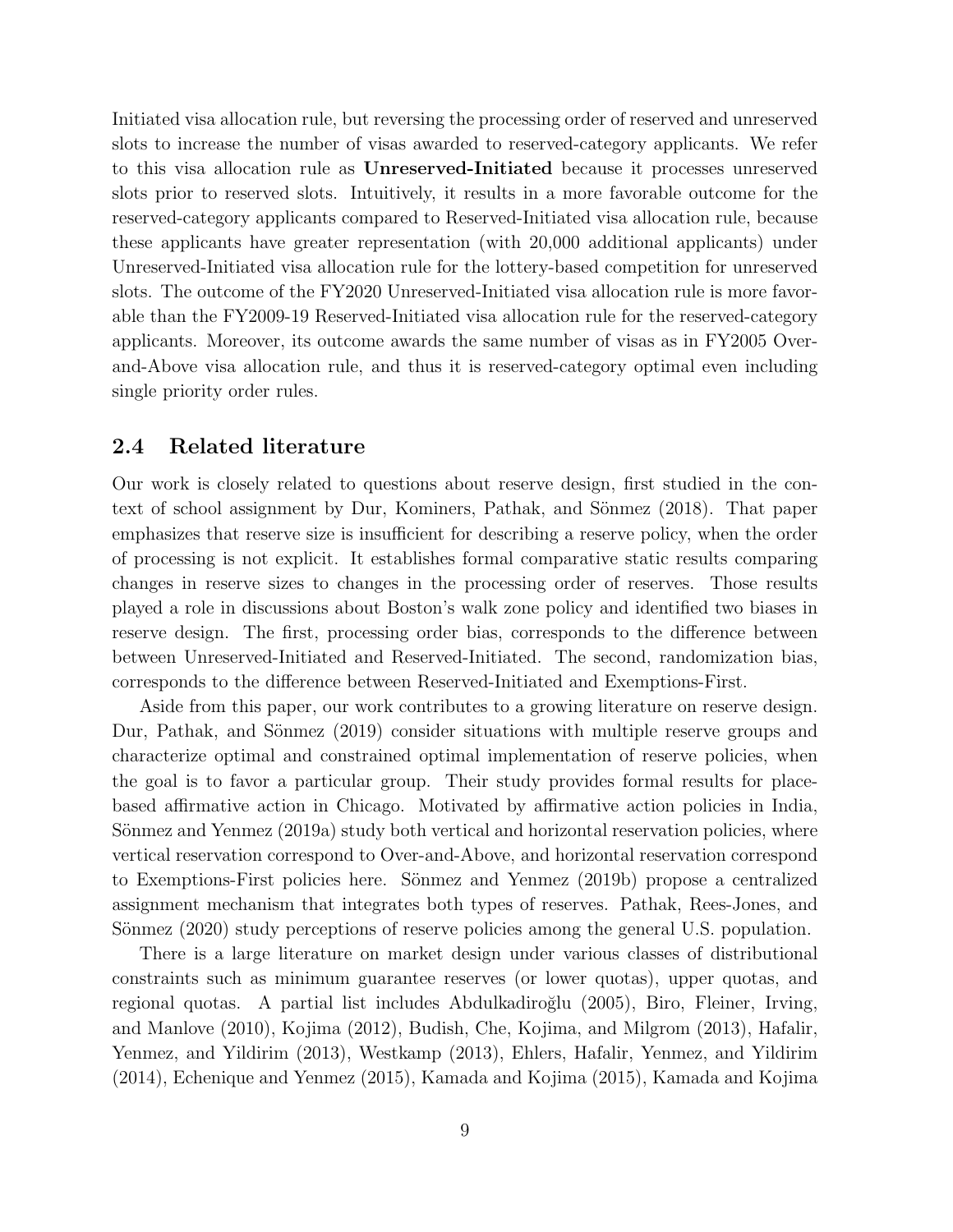$(2017)$  Kamada and Kojima  $(2018)$ , Aygün and Turhan  $(2016)$ , Aygün and Bo  $(2016)$ , Bo (2016), Dogan (2016), Kominers and Sonmez (2016), and Fragiadakis and Troyan (2017).

By introducing the visa allocation as a market design problem, our paper is also related to several other papers that study the formal properties of specific allocation processes in the field and propose alternatives. This literature includes studies of entrylevel labor markets (Roth, 1984; Roth and Peranson, 1999), school choice (Balinski and Sönmez, 1999; Abdulkadiroğlu and Sönmez, 2003; Pathak and Sönmez, 2008, 2013b), spectrum auctions (Milgrom, 2000), kidney exchange (Roth, Sönmez, and Unver,  $2004$ , 2005), internet auctions (Edelman, Ostrovsky, and Schwarz, 2007; Varian, 2007), course allocation (Sönmez and Unver, 2010; Budish, 2011), cadet-branch matching (Sönmez and Switzer, 2013; Sönmez, 2013), assignment of airport arrival slots (Schummer and Vohra, 2013; Schummer and Abizada, 2017) and refugee resettlement (Jones and Teytelboym, 2017; Delacrétaz, Kominers, and Teytelboym, 2016; Andersson, 2017).

Finally, this paper is related to several studies of the H-1B visa system. Our focus is on the allocation of H-1B visas to petitioners. Two other studies empirically study the effect of H-1B visas on firms. Doran, Gelber, and Isen (2015) study the effect of winning an H-1B visa on firm employment, patenting, research and development expenditure, and profits. Kerr, Kerr, and Lincoln (2015) study the effects of a firm's expansion in young, skilled immigrants on other aspects of firm employment.

## 3 Model

There are q slots of immigration visas to be awarded to members of a set  $I$  of applicants, where each applicant can be awarded at most one slot. The set of applicants is partitioned into two sets as the *general-category* applicants  $I_G$  and the *reserved-category* applicants  $I_R$ . While all slots are identical otherwise,  $q_r \leq q$  slots are exclusively set aside for the set of reserved-category applicants. We refer these slots as reserved slots. The remaining  $q_u = q - q_r$  unreserved slots can be awarded to any applicant. To simplify the analysis, we assume that there is excess demand for the visas; that is

$$
|I_G| \ge q_u
$$
 and  $|I_R| \ge q_r$ .

This assumption easily holds for all years since the reserved slots are introduced with the H-1B Visa Reform Act of 2004.

A matching is a function  $\mu: I \to \{r, u\} \cup \{\emptyset\}$  such that

$$
|\mu^{-1}(r)| \le q_r
$$
 and  $|\mu^{-1}(u)| \le q_u$ .

Given a matching  $\mu$ , for any applicant  $i \in I$ ,

•  $\mu(i) = r$  indicates applicant *i* is awarded a reserved slot,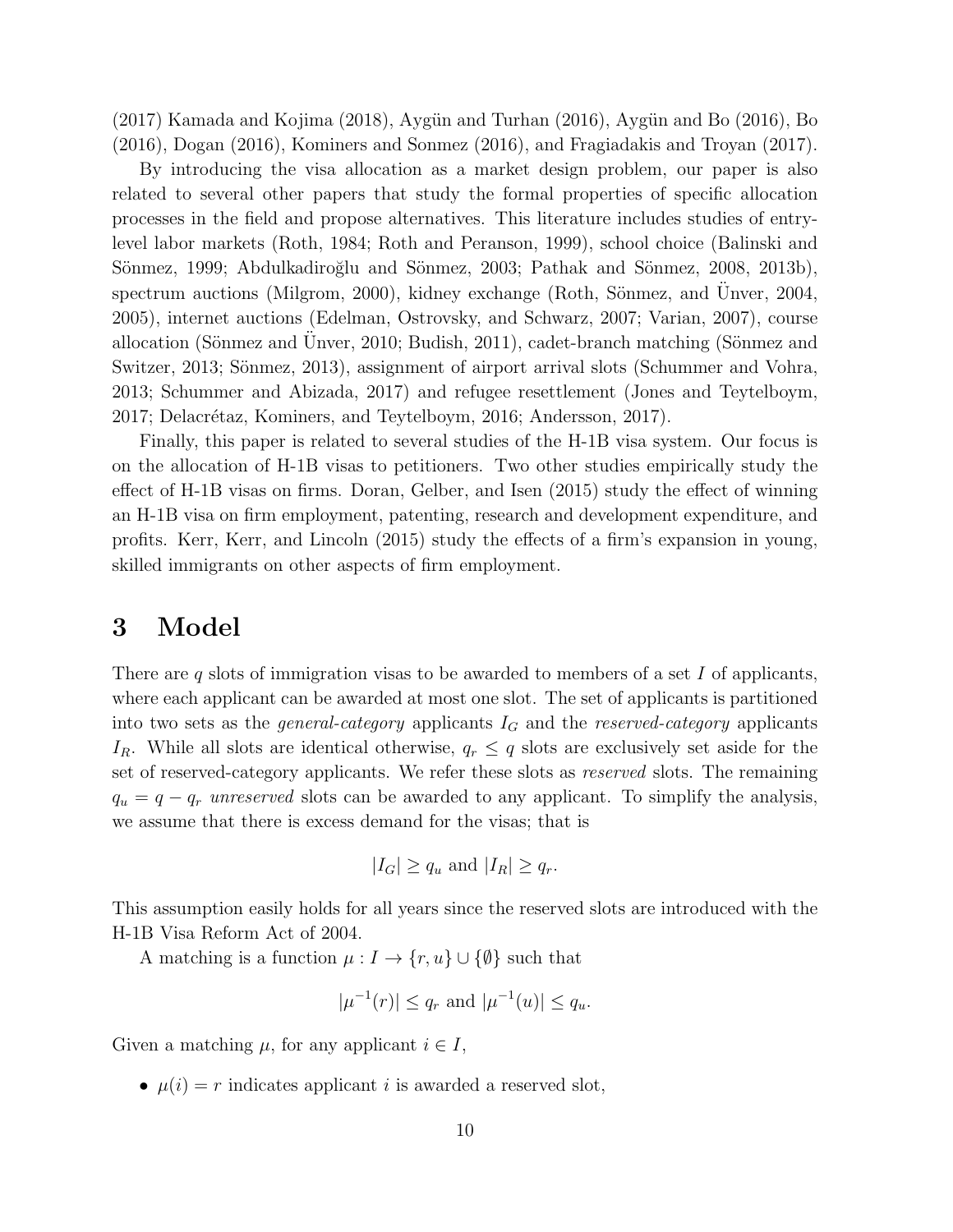- $\mu(i) = u$  indicates applicant *i* is awarded an unreserved slot, and
- $\mu(i) = \emptyset$  indicates applicant *i* is not awarded a slot.

Since all slots are identical, each applicant is indifferent between all slots. We further assume that, each applicant strictly prefers receiving a slot to not receiving one.

For any matching  $\mu$ , let

- $|\mu| = |i \in I : \mu(i) \neq \emptyset|$  denote the number of applicants who are allocated a slot,
- $|\mu_r| = |i \in I : \mu(i) = r|$  denote the number of applicants who are allocated a reserved slot,
- $|\mu_u| = |i \in I : \mu(i) = u|$  denote the number of applicants who are allocated an unreserved slot,
- $\mu(I_R) = \{i \in I_R : \mu(i) \neq \emptyset\}$  denote the set of reserved-category applicants who are each allocated a slot, and
- $\mu(I_G) = \{i \in I_G : \mu(i) \neq \emptyset\}$  denote the set of general-category applicants who are each allocated a slot.

## 3.1 Desiderata for Visa Allocation Rules

A priority order  $\pi$  is a linear order on the set of applicants I, where for any  $i, j \in I$ 

$$
i \pi j
$$

indicates applicant  $i$  has "higher claims" to a slot than applicant  $i$ .

Motivated by U.S. H-1B visa allocation policies since 2004, we focus on allocation rules that rely on two *priority orders*  $\pi_u$  and  $\pi_r$ , where the former identifies the claims for the unreserved slots and the latter identifies the claims for the reserved slots. These priority orders can depend on factors such as the timing of arrival of applications, exam scores, or simply a random lottery draw. While the two priority orders can be identical, they can also be different.

A *visa allocation rule* is a function that assigns a matching for each set of applicants. Throughout the paper, we fix the set of applicants, and simply refer to properties of matchings rather than properties of visa allocation rules. We study matchings that satisfy the following three properties.

**Definition 1** A matching  $\mu$  is **non-wasteful** if,

1) for any  $i \in I_R$ ,

 $\mu(i) = \emptyset \implies |\mu| = q$ , and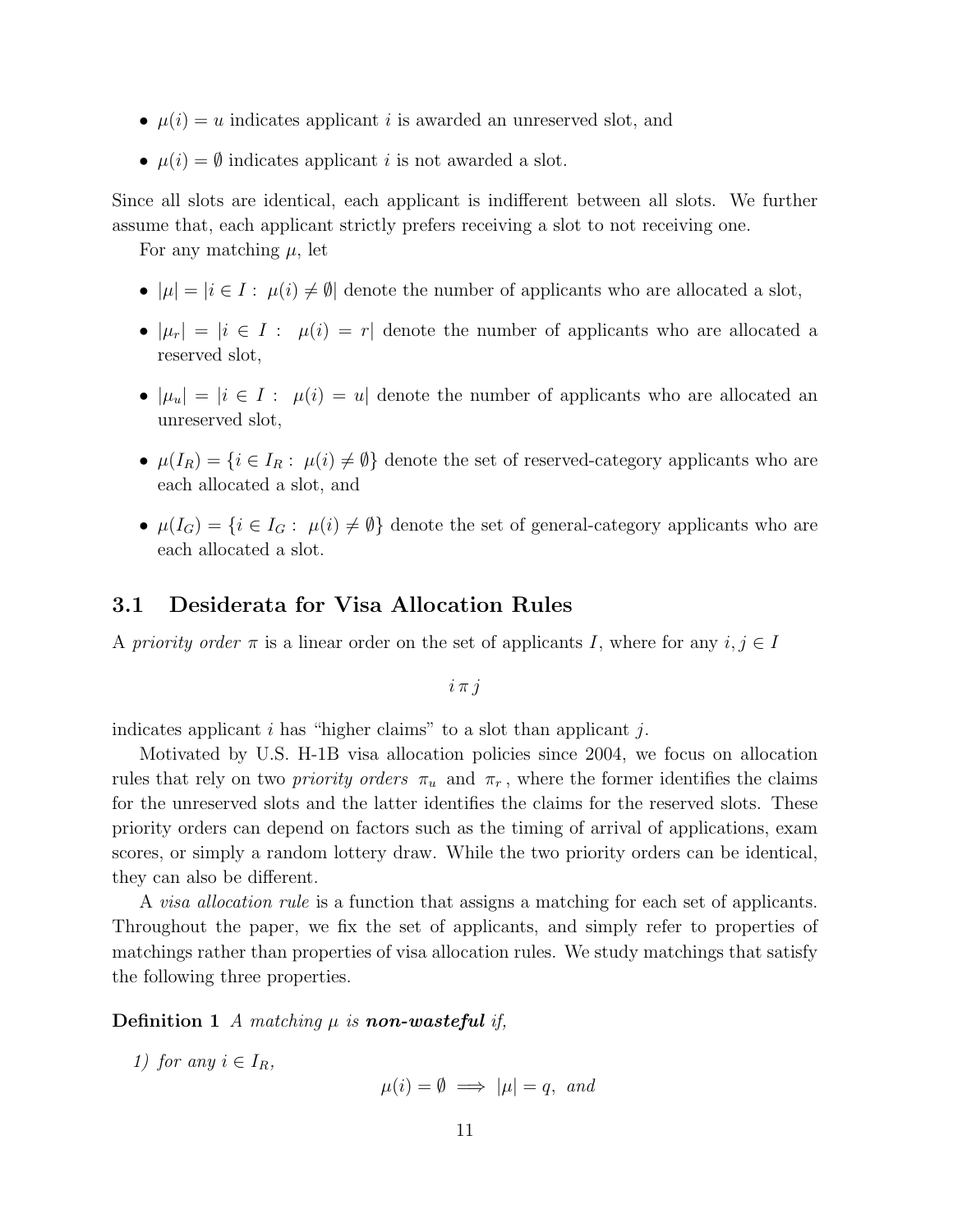2) for any  $i \in I_G$ ,

$$
\mu(i) = \emptyset \implies |\mu_u| = q_u.
$$

That is, each slot is to be allocated, provided that there are eligible applicants.

**Definition 2** A matching  $\mu$  **accommodates reservation policy** if, for any  $i \in I_G$ ,

 $\mu(i) \neq r$ .

That is, only qualified applicants can be awarded slots reserved for advanced-degree applicants.

Definition 3 A matching  $\mu$  respects priorities if,

1) for any  $i, j \in I$ ,  $\mu(i) = \emptyset$  and  $\mu(j) = u \implies j \pi_{ij} i$ , and

2) for any  $i, j \in I_R$ ,

$$
\mu(i) = \emptyset \text{ and } \mu(j) = r \implies j \pi_r i.
$$

That is, allocation of both type of slots is to respect their given priority orders.

It is convenient to collect all three properties into the following definition.

**Definition 4** A matching  $\mu$  **complies with the statute** if and only if (i) it is nonwasteful, (ii) it accommodates reservation policy, and (iii) it respects priorities.

## 3.2 Post-2004 Visa Allocation Rules in the U.S.

As we have discussed in the Introduction, four visa allocation rules have been relied upon to allocate H-1B visas in the U.S. since the H-1B Visa Reform Act of 2004. We next describe the matching produced by each of the four rules for a given set of applicants I.

The first two rules rely on an identical priority order for reserved slots and unreserved slots. That is,  $\pi_u = \pi_r = \pi$ . More precisely, these priority orders depend on the arrival time of H-1B applications, giving priority to earlier applications. When two applications arrive at the same date, ties are randomly broken.

For the next two visa allocation rules, fix a priority order  $\pi$ .

#### Exemptions-First Visa Allocation Rule  $\varphi^{ef}$ :

Consider all applicants one-at-a-time based on the priority order  $\pi$ , until either all applicants are considered or all slots are exhausted.

• If the applicant in consideration is a member of the reserved category,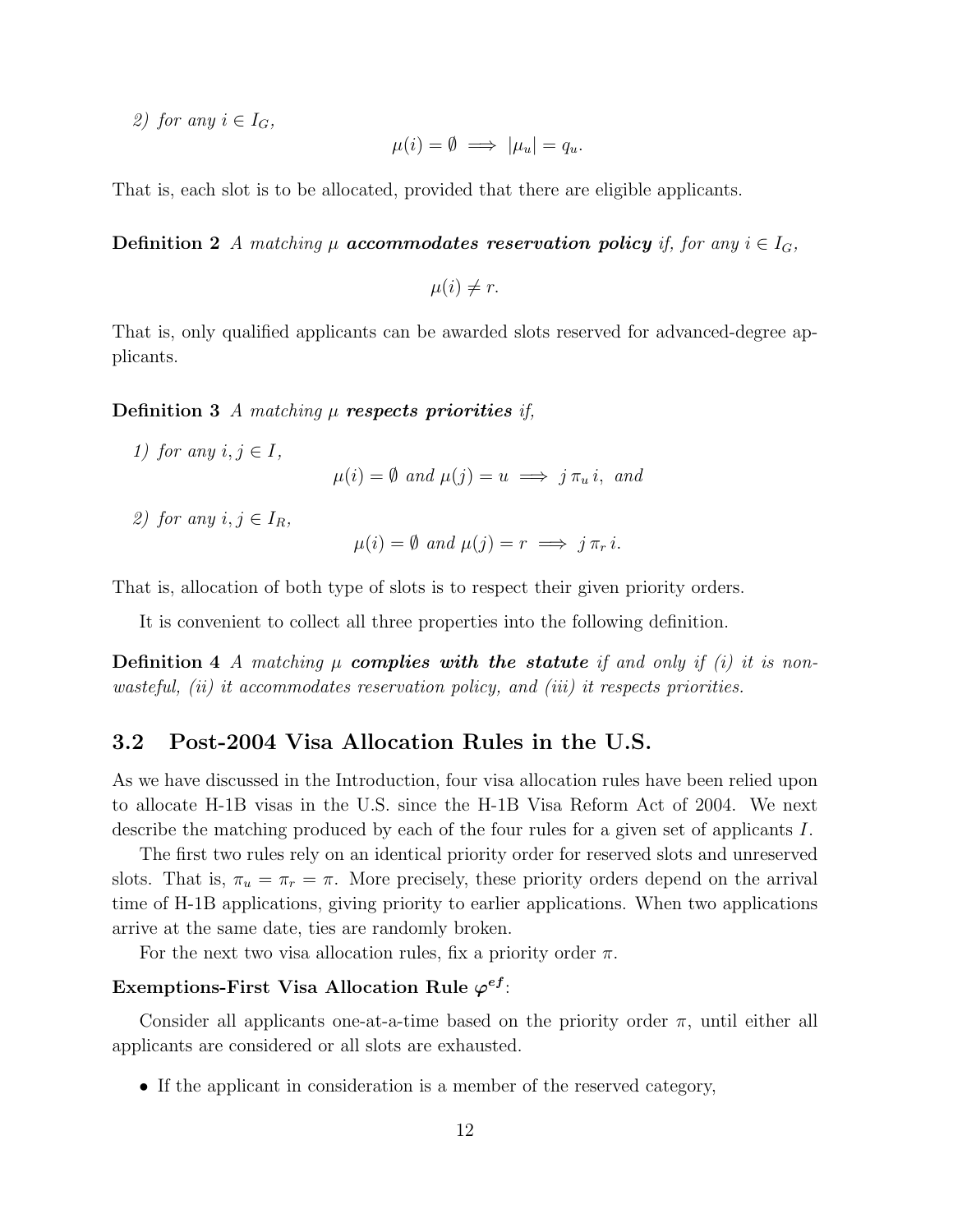- allocate her a reserved slot provided that not all reserved slots are exhausted,
- an unreserved slot provided that there still remains at least one unreserved slot although all reserved slots are exhausted.
- If the applicant is a member of the general category, allocate her an unreserved slot, provided that not all unreserved slots are exhausted.

An applicant who fails to receive a slot at the end of this process is not awarded a slot.

#### Over-and-Above Visa Allocation Rule  $\varphi^{ao}$ .

**Step 1:** Consider all applicants one-at-a-time based on the priority order  $\pi$ . Allocate an unreserved slot to the applicant in consideration, provided that not all unreserved slots are exhausted. Proceed to Step 2, either when all applicants are already considered or all unreserved slots are exhausted.

Step 2: Consider all remaining reserved-category applicants one-at-a-time based on the priority order  $\pi$ . Allocate a reserved slot to the applicant in consideration, provided that not all reserved slots are exhausted. Terminate the procedure, either when all reserved-category applicants are already considered or all reserved slots are exhausted.

An applicant who fails to receive a slot in either step is not awarded a slot.

For the next two visa allocation rules, fix two priority orders  $\pi_u$  and  $\pi_r$ .

#### Reserved-Initiated Visa Allocation Rule  $\varphi^{ru}$ :

Step 1: Consider all reserved-category applicants one-at-a-time based on the priority order  $\pi_r$ . Allocate a reserved slot to the reserved-category applicant in consideration, provided that not all reserved slots are exhausted. Proceed to Step 2, either when all reserved-category applicants are already considered or all reserved slots are exhausted.

Step 2: Consider all remaining applicants one-at-a-time based on the priority order  $\pi_u$ . Allocate an unreserved slot to the applicant in consideration, provided that not all unreserved slots are exhausted. Terminate the procedure, either when all applicants are already considered or all unreserved slots are exhausted.

An applicant who fails to receive a slot in either step is not awarded a slot.

## Unreserved-Initiated Visa Allocation Rule  $\varphi^{ur}$ :

**Step 1:** Consider all applicants one-at-a-time based on the priority order  $\pi_u$ . Allocate an unreserved slot to the applicant in consideration, provided that not all unreserved slots are exhausted. Proceed to Step 2, either when all applicants are already considered or all unreserved slots are exhausted.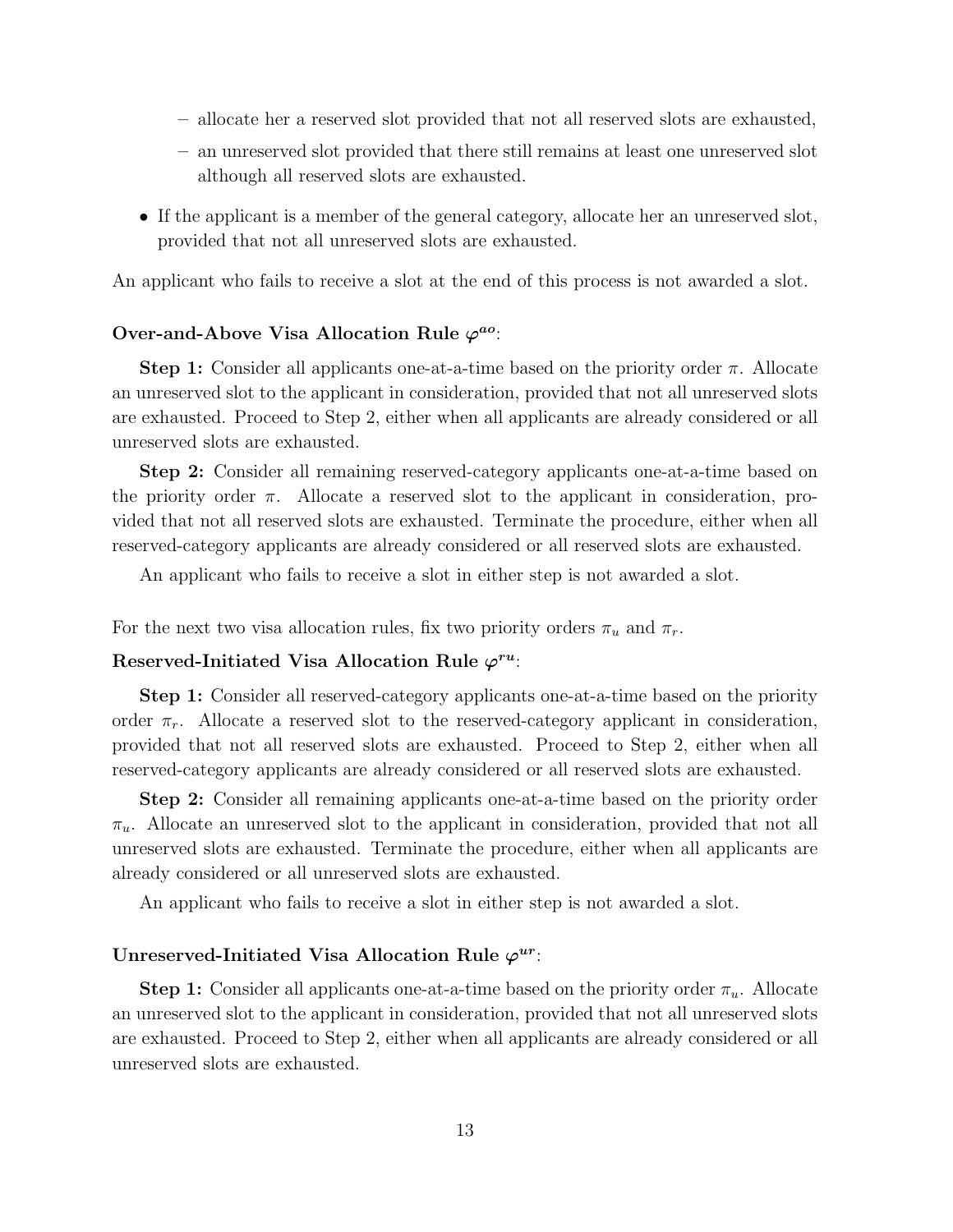Step 2: Consider all remaining reserved-category applicants one-at-a-time based on the priority order  $\pi_r$ . Allocate a reserved slot to the applicant in consideration, provided that not all reserved slots are exhausted. Terminate the procedure, either when all reserved-category applicants are already considered or all reserved slots are exhausted.

An applicant who does not receive a slot in either step is not awarded a slot.

Observe that all four rules allocate all slots sequentially to the extent there are qualified applicants, they all restrict access to unreserved slots for applicants from reserved category, and they all allocate both types of slots based on the relevant priority order. Hence, they all satisfy each of the three axioms we formulated; i.e. they each comply with the statute.

**Observation 1** The outcome of each of the visa allocation rules  $\varphi^{oa}$ ,  $\varphi^{ef}$ ,  $\varphi^{ru}$ , and  $\varphi^{ur}$ complies with the statute.

## 4 Results

Throughout this section, the set of applicants I, the number of reserved slots  $q_r$ , and the number of unreserved slots  $q_u$  are fixed.

## 4.1 Visa Allocation Rules for Fiscal Years 2005-2008

In fiscal years 2005-2008, visa allocation rules were based on a single priority order that is induced by the arrival date of H-1B petitions. For the purposes of Theorem 1, therefore, we also fix  $\pi_r = \pi_u = \pi$ .

For fiscal year 2005 the mechanism of choice for H-1B allocation was the Over-and-Above visa allocation rule  $\varphi^{oa}$ , whereas for fiscal years 2006-2008 the mechanism of choice was the Exemptions-First visa allocation rule  $\varphi^{ef}$ . Our first result establishes that, focusing on rules that comply with the statute and given a single priority order, the visa allocation rule  $\varphi^{oa}$  is the least favorable rule for general-category applicants and the most favorable one for the reserved-category applicants. In contrast, the visa allocation rule  $\varphi^{ef}$  is the least favorable rule for reserved-category applicants and the most favorable one for the general-category applicants. Moreover, any other allocation that complies with the statute must be between these two extreme outcomes.

**Theorem 1** Let  $\mu^{ef} = \varphi^{ef}(I)$  be the outcome of the Exemptions-First visa allocation rule,  $\mu^{oa} = \varphi^{oa}(I)$  be the outcome of the Over-and-Above visa allocation rule, and matching  $\mu$ be any matching that complies with the statute. Then,

1.  $\mu^{ef}(I_R) \subseteq \mu(I_R) \subseteq \mu^{oa}(I_R)$  and 2.  $\mu^{oa}(I_G) \subseteq \mu(I_G) \subseteq \mu^{ef}(I_G)$ .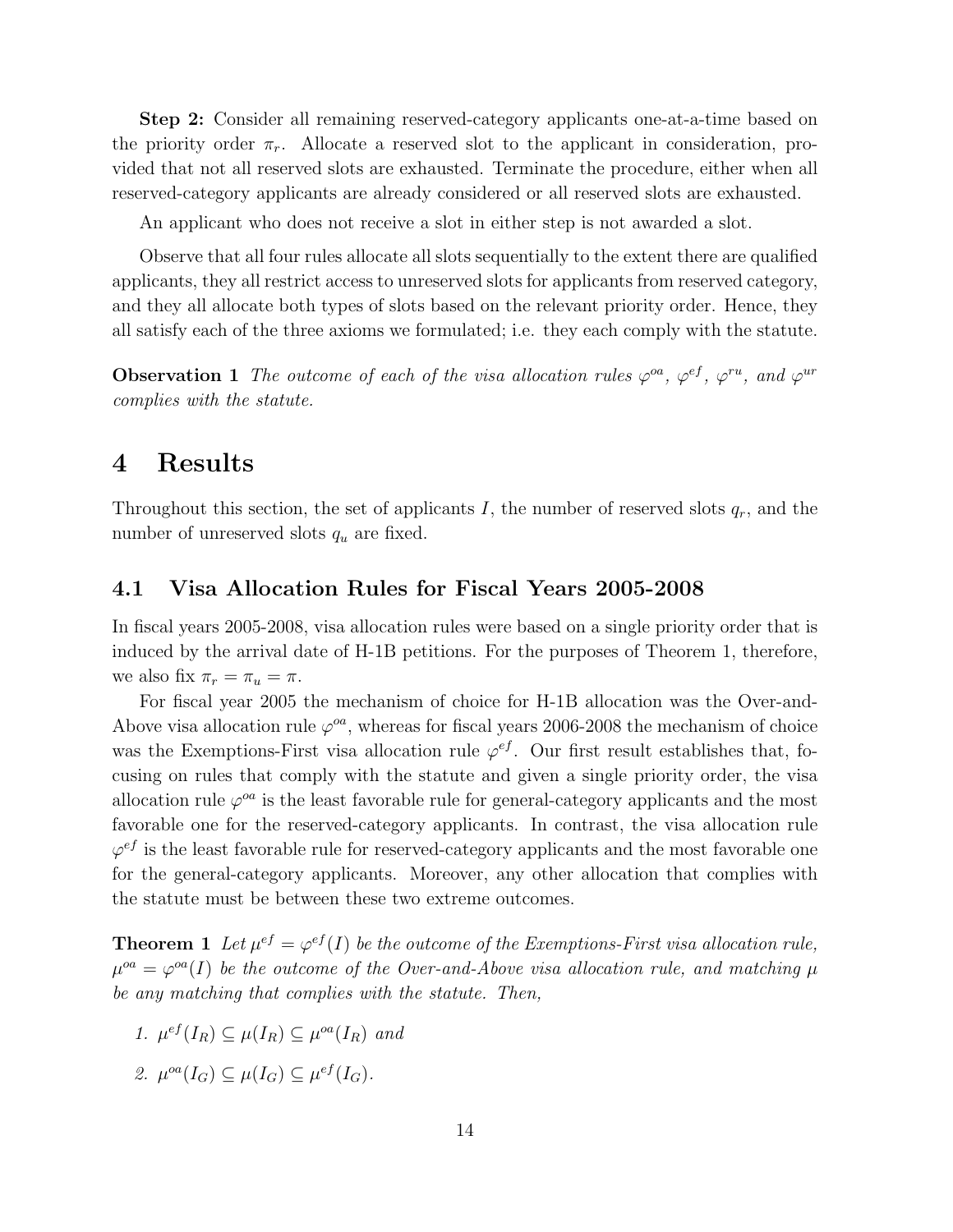### 4.2 2008 H-1B Allocation Reform

In 2008, USCIS discovered that the use of a single priority order that relies on arrival date of H-1B petitions had resulted in employers spending significant effort and money to send petitions by expedited overnight delivery for receipt on the first day petitions would be allowed, resulting in more than 150,000 petitions being delivered on the same day and burdening employers, delivery services, and USCIS offices.

Consequently, USCIS abandoned the practice of relying on a single priority order that depends on the arrival of the petitions. Instead, USCIS allowed a period of five days for all petitions to be submitted, and prioritized petitions through two random lotteries, one for the general-category applicants and the other for the reserved-category applicants. We refer the resulting two priority orders as  $\pi_u$  and  $\pi_r$  respectively. As USCIS adopted two priority orders rather than one, they also adopted a new visa allocation rule  $\varphi^{ru}$ , abandoning rule  $\varphi^{ef}$  they relied upon for FY2006-2008.

We next show that this reform benefitted the reserved-category applicants at the expense of the general-category applicants.

To have a meaningful comparison of the two visa allocation rules  $\varphi^{ru}$  and  $\varphi^{ef}$ , we assume that

- both rules rely of the same priority order  $\pi$  for allocation of the unreserved slots,
- the rule  $\varphi^{ef}$  also relies on the same priority order  $\pi$  for allocation of the reserved slots,
- whereas the rule  $\varphi^{ru}$  relies on a possibly distinct priority order  $\pi^*$  for allocation of the reserved slots.

**Theorem 2** Let  $\mu^{ef} = \varphi^{ef}(I)$  be the outcome of the Exemptions-First visa allocation rule that is induced by the priority order

$$
\pi_u = \pi_r = \pi,
$$

and,  $\mu^{ru} = \varphi^{ru}(I)$  be the outcome of the Reserved-Initiated visa allocation rule that is induced by the two priority orders

$$
\pi_u = \pi \text{ and } \pi_r = \pi^*.
$$

Then,

$$
1. \ |\mu^{ef}(I_R)| \le |\mu^{ru}(I_R)| \ \text{and}
$$

2.  $\mu^{ru}(I_G) \subseteq \mu^{ef}(I_G)$ .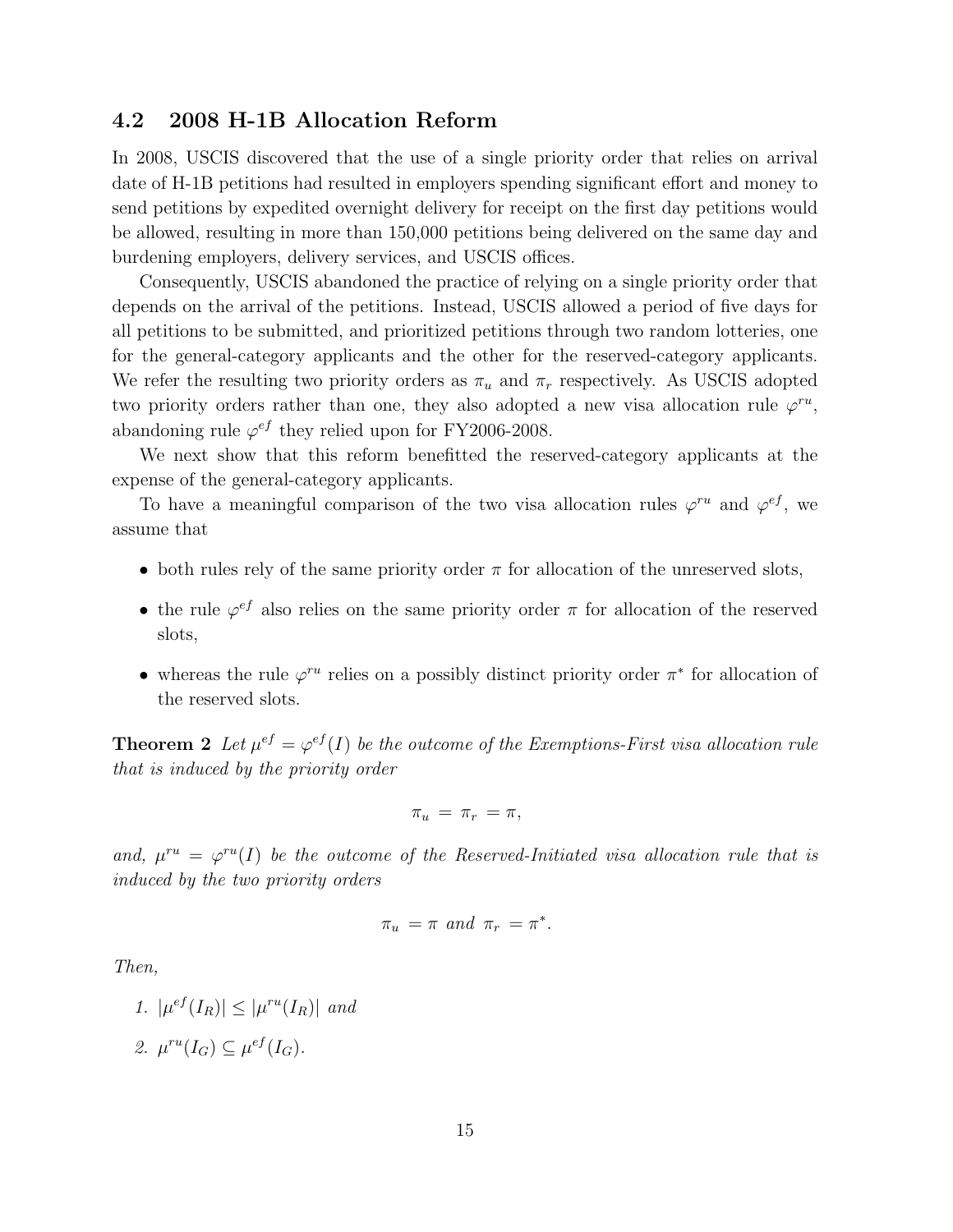## 4.3 2019 H-1B Allocation Reform

In contrast to previous reforms in H-1B visa allocation rules where the changes were officially justified based on logistical considerations, the reform of 2019 was motivated by an officially stated objective of increasing the fraction of reserved-category applicants who receive H-1B visas. In 2019, USCIS adopted the Unreserved-Initiated visa allocation rule  $\varphi^{ur}$  starting FY2020 abandoning the rule  $\varphi^{ru}$  that was used for over a decade.

In our next result, we show that this reform increases the selection of the reservedcategory applicants at the expense of the general-category applicants, and it is has the highest selection rate of reserved-category applicants among all rules that comply with the statute.

**Theorem 3** Given two priority orders  $\pi_u = \pi$  and  $\pi_r = \pi^*$ , let  $\mu^{ru} = \varphi^{ru}(I)$  be the outcome of the reserved-initiated visa allocation rule, and  $\mu^{ur} = \varphi^{ru}(I)$  be the outcome of the unreserved-initiated visa allocation rule. Let  $\mu$  be any matching that complies with the statute. Then

- 1.  $|\mu^{ru}(I_R)| \leq |\mu(I_R)| \leq |\mu^{ur}(I_R)|$  and
- 2.  $\mu^{ur}(I_G) \subseteq \mu(I_G) \subseteq \mu^{ru}(I_G)$ .

# 5 Comparison of Post-2004 H-1B Visa Allocation Rules

## 5.1 Summary of Formal Results

Consider all four post-2004 visa allocation rules  $\varphi^{ef}$ ,  $\varphi^{oa}$ ,  $\varphi^{ru}$ , and  $\varphi^{ur}$ . Fix

- the priority order for unreserved slots of each of the four rules at  $\pi_u = \pi$ ,
- the priority order for reserved slots of each of the two single-priority rules  $\varphi^{ef}$  and  $\varphi^{oa}$  at  $\pi_r = \pi$ , and
- the priority order for reserved slots of each of the two dual-priority rules  $\varphi^{ru}$  and  $\varphi^{ur}$  at  $\pi_r = \pi^*$ .

Observe that, Step 1 of the two rules  $\varphi^{oa}$  and  $\varphi^{ur}$  are identical. Therefore, unreserved slots are allocated to the same set of applicants under both rules. Not only are both rules match an identical set of general-category applicants, but they also match an identical number of reserved-category applicants. The set of reserved-category applicants matched in Step 2 potentially differ under these rules since they rely on different priority orders to fill the reserved slots.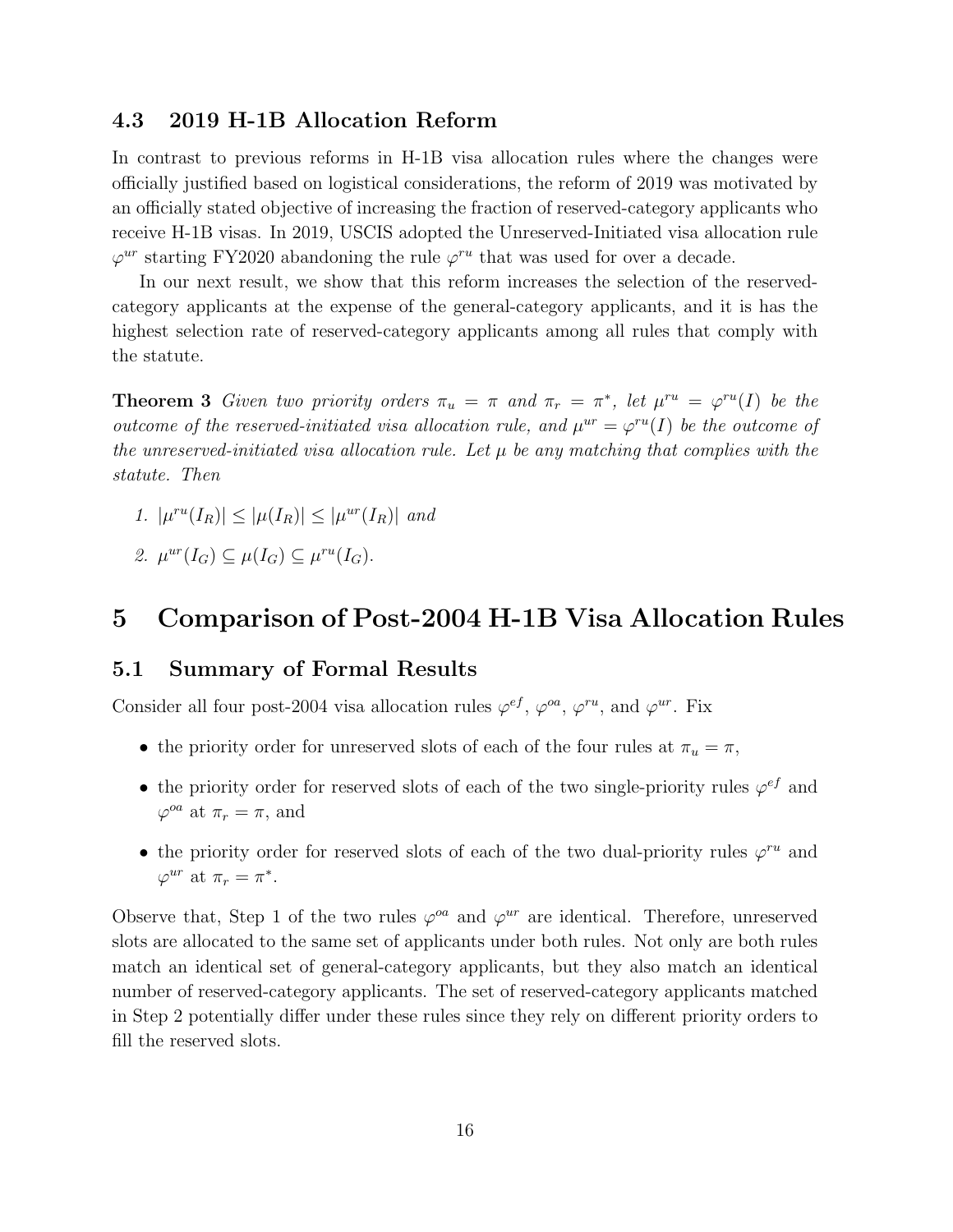**Observation 2** Let  $\mu^{oa} = \varphi^{oa}(I)$  be the outcome of the Over-and-Above visa allocation rule that is induced by the priority order

$$
\pi_u = \pi_r = \pi,
$$

and,  $\mu^{ur} = \varphi^{ur}(I)$  be the outcome of the Unreserved-Initiated visa allocation rule that is induced by the two priority orders

$$
\pi_u = \pi \text{ and } \pi_r = \pi^*.
$$

Then,

1.  $|\mu^{oa}(I_R)| = |\mu^{ur}(I_R)|$  and

$$
\mathcal{Z}.\ \mu^{ur}(I_G) = \mu^{oa}(I_G).
$$

The following result immediately follows from Theorems 1-3 and Observation 2.

**Corollary 1** Given a priority order  $\pi$ , let  $\mu^{oa} = \varphi^{oa}(I)$  be the outcome of the Over-and-Above visa allocation rule and  $\mu^{ef} = \varphi^{ef}(I)$  be the outcome of the Exemptions-First visa allocation rule. Given a pair of priority orders  $(\pi, \pi^*)$ , let  $\mu^{ru} = \varphi^{ru}(I)$  be the outcome of the Reserved-Initiated visa allocation rule and  $\mu^{ur} = \varphi^{ur}(I)$  be the outcome of the Unreserved-Initiated visa allocation rule. Then,

- 1.  $|\mu^{ef}(I_R)| \leq |\mu^{ru}(I_R)| \leq |\mu^{ur}(I_R)| = |\mu^{oa}(I_R)|$  and
- 2.  $\mu^{oa}(I_G) = \mu^{ur}(I_G) \subseteq \mu^{ru}(I_G) \subseteq \mu^{ef}(I_G)$ .

## 5.2 Estimated Outcomes Across Rules

So far, our formal results have not placed any structure on the distribution of the two priority orders  $\pi_u$  and  $\pi_r$ . To quantify the effects of these four different policies in practice, we must place additional structure on the priority orders. Suppose both priority orders are independent uniform draws, as is the practice in the U.S. since 2008, from the set of all priority orders. For the Over-and-Above and Exemptions-First rules, the derivations utilize priority order  $\pi_u$  only. For the Reserved-Initiated and Unreserved-Initiated rules, the derivations utilize both priority orders.

For Over-and-Above rule, in Step 1 the  $q_u$  unreserved slots are allocated to members of both groups in proportion to the sizes of both groups. Subsequently in Step 2, all  $q_r$ reserved slots are awarded to reserved-category applicants, unless of course fewer than  $q_r$ reserved-category applicants remain who are unmatched. In that case, each remaining reserved-category applicant is awarded a reserved slot. Therefore, the expected numbers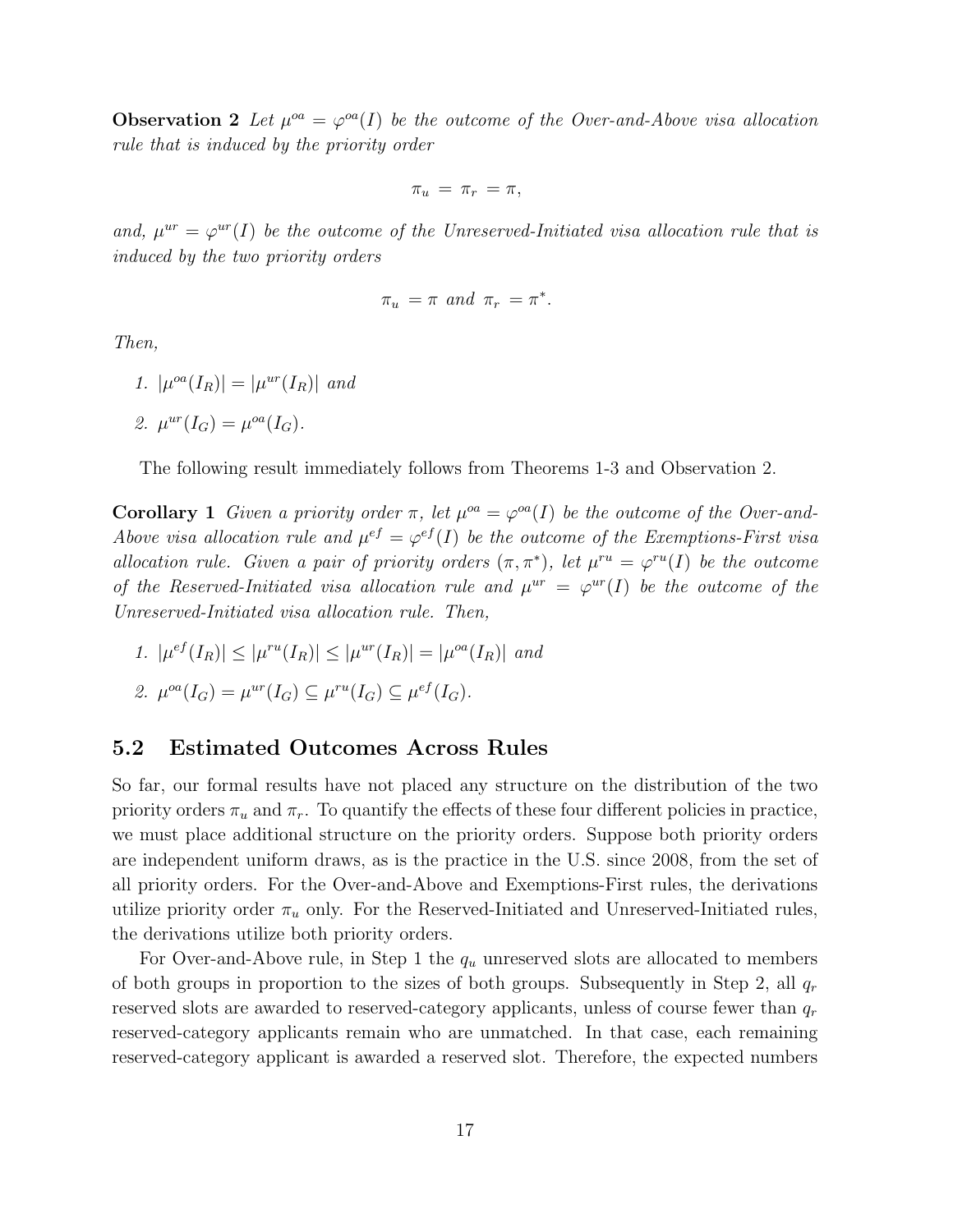of reserved-category and general-category applicants matched under the Over-and-Above visa allocation rule are:

$$
|\mu^{oa}(I_R)| = \frac{|I_R|}{|I|} q_u + \min \left\{ q_r, |I_R| - \left( \frac{|I_R|}{|I|} q_u \right) \right\},
$$
  

$$
|\mu^{oa}(I_G)| = \frac{|I_G|}{|I|} q_u.
$$

The following observation is helpful to derive the expected number of reserved-category and general-category applicants matched under the Exemptions-First visa allocation rule. Under this rule, the reserved cap provides a benefit to reserved-category applicants only if their proportional share is less than the reserved cap. Otherwise all slots (reserved or unreserved) are allocated in proportion to the sizes of both groups. If, on the other hand, the proportional share of the reserved-category applicants is less than the reserved cap, then all  $q_r$  reserved slots (which is more than their proportional share of all slots) are awarded to reserved-category applicants, whereas all  $q_u$  unreserved slots (which is less than their proportional share of all slots) are awarded to general-category applicants. Therefore, the expected numbers of reserved-category and general-category applicants matched under the Exemptions-First allocation rule are:

$$
|\mu^{ef}(I_R)| = \max \left\{ q_r, \frac{|I_R|}{|I|} (q_u + q_r) \right\},
$$
  

$$
|\mu^{ef}(I_G)| = \min \left\{ q_u, \frac{|I_G|}{|I|} (q_u + q_r) \right\}.
$$

Under the Reserved-Initiated allocation rule, in Step 1 the  $q_r$  reserved slots are awarded to the  $q_r$  highest  $\pi_r$ -priority reserved-category applicants. Therefore, the remaining  $|I_R|$  –  $q_r$  reserved-category applicants and  $|I_G|$  general-category applicants compete for the  $q_u$ unreserved positions in Step 2, each group in expectation receiving their proportional share from these slots. Hence, the expected numbers of reserved-category and generalcategory applicants matched under the Reserved-Initiated allocation rule are:

$$
|\mu^{ru}(I_R)| = q_r + \left(\frac{|I_R| - q_r}{|I| - q_r}\right) q_u,
$$

$$
|\mu^{ru}(I_G)| = \left(\frac{|I_G|}{|I| - q_r}\right) q_u.
$$

Under the Unreserved-Initiated allocation rule, all applicants compete for  $q_u$  unreserved slots in Step 1, each group in expectation receiving their proportional share from these slots. Subsequently in Step 2, all  $q_r$  reserved slots are awarded to reserved-category applicants, unless of course fewer than  $q_r$  reserved-category applicants remain who are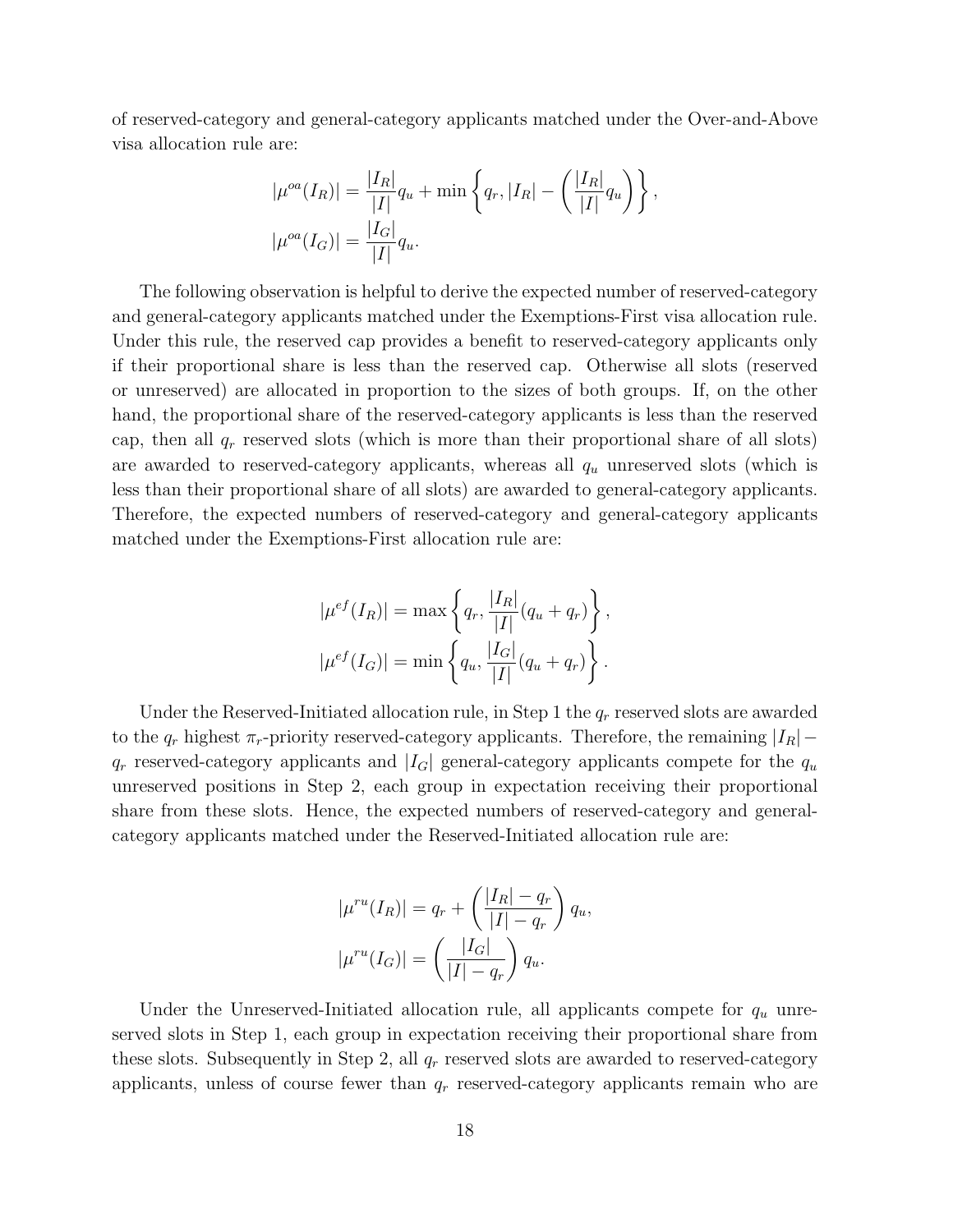## Table 2: Allocation of Advanced Degrees under a 65,000 General Cap and a 20,000 Master Cap

|                                    | $#$ of Applicants |                  | Advanced-Degree Allocation |                             |               |                |
|------------------------------------|-------------------|------------------|----------------------------|-----------------------------|---------------|----------------|
|                                    |                   | General Advanced |                            |                             |               |                |
|                                    |                   | Degree           | $\varphi^{oa}$             | $\sigma^{ef}$               | $\sigma^{ru}$ | $\varphi^{ur}$ |
| 5-yr Average $(2013-17)$   137,017 |                   | 55,900           |                            | 38,834 24,630 33,495 38,834 |               |                |
| 2017                               | 111,080           | 87,380           |                            | 48,619 37,425               | 44,542        | 48.619         |

Notes: Calculations based on data from 2019 Federal Register, assuming same arrival time distribution between advanced-degree and general applicants, and identical lottery distribution for  $\pi_r$  and  $\pi_u$ .

unmatched. In that case, each remaining reserved-category applicant is awarded a reserved slot. Therefore, the expected numbers of reserved-category and general-category applicants matched under the Unreserved-Initiated visa allocation rule are:

$$
|\mu^{ur}(I_R)| = \frac{|I_R|}{|I|} q_u + \min \left\{ q_r, |I_R| - \left( \frac{|I_R|}{|I|} q_u \right) \right\},
$$
  

$$
|\mu^{ur}(I_G)| = \frac{|I_G|}{|I|} q_u.
$$

We use these formulas together with data from the 2019 Federal Register on application rates by general and advanced-degree applicants to quantify the effect of different rules in Table 2. The table shows that the share of advanced-degree applications has increased over time since the count for 2017 is greater than the five-year average. We report numbers from these years because they are the basis of the calculations in the USCIS government press release (USCIS, 2019). The 2006 replacement of Over-and-Above with Exemption-First resulted in a reduction of about 14,000 visa awards to advanced-degree applicants, using the numbers from the five-year average. The 2008 switch to Reserve-Initiated with two separate lotteries increased the number of awards to advanced-degree applicants by about 8,800 to 33,495. As mentioned above, with two lotteries, the scope for changing the number of advanced-degree candidates by changing processing of applicants shrinks. Even though Reserve-Initiated is the worst outcome for advanced-degree applicants, it is only about 5,339 applications worse than Unreserve-Initiated, the best possible outcome for advanced-degree candidates.<sup>14</sup> This pattern shows that the rule changes in 2006 and 2008 were each quantitatively more significant than the 2019 change. We also observe the same phenomenon using application data from 2017 as our benchmark.

<sup>&</sup>lt;sup>14</sup>This number differs from the 5,340 reported in the USCIS press release because of rounding.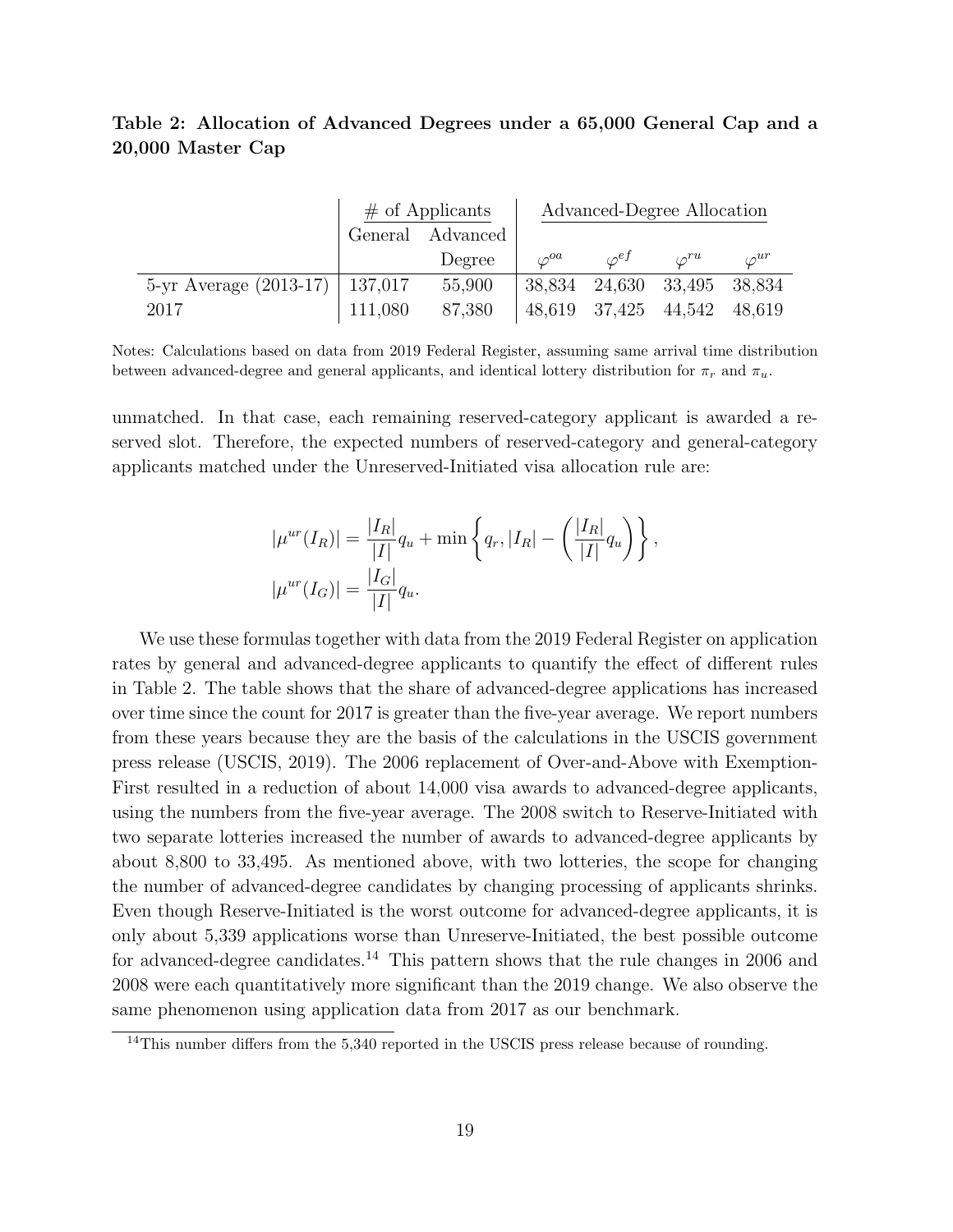# 6 Conclusion

In response to President Trump's 2017 Buy American and Hire American Executive Order, the USCIS reformed the H-1B visa allocation rule in 2019. The stated objective of increasing the share of advanced-degree visa awards was applauded by some groups and contested by others, and its compliance with the statute has been thoroughly debated (see Federal Register (2018), pp 894-918). We show that the newly-adopted Reserve-Initiated rule is best for advanced-degree applicants among all rules that we consider to comply with the statute. Ironically, of the three modifications to the H-1B visa allocation rule since the Act of 2004, the 2019 reform had the smallest effect on the number of advanceddegree awards. Despite that, the distributional implications of the 2019 reform were much more widely publicized compared to the more significant (but possibly accidental) changes occuring in FY2006 and FY2009.

Our results are also related to the debate about walk-zone priority in Boston Public Schools. As of 2013, each Boston school reserved half of its seats for applicants from the school's walk-zone, and a single lottery-based priority order breaks ties. Boston's rules had the unintended effect of diluting the walk-zone reserve. In public forums and school committee meetings, several alternative implementations of the reserve were proposed and discussed (Pathak and Sönmez, 2013a; Dur, Kominers, Pathak, and Sönmez, 2018). The USCIS's four different visa allocation rules are equivalent to several of these proposals. For example, Walk-Open with One Lottery is similar to Exemptions-First and Walk-Open with Two Lotteries policy is similar to the Reserve-Initiated. Boston ultimately eliminated the reserve system, motivated partially by a concern that these issues were too complex and partially by potential interactions with other contemporaneous reforms (Shi, 2014; Pathak and Shi, 2017). It is interesting that the USCIS independently considered and deployed closely related solutions to their similar problems and faced a similar period of uncertainty regarding these policies functioning. In contrast to Boston, however, the USCIS ultimately came to rely on the reserve system and to administer it based on an understanding of its implications for the advantage conferred to the reserve group.

The policy changes in the H-1B visa program are related to two broader debates in market design. The first involves whether a market's design will naturally evolve to efficiently meet its goals without expert intervention. The U.S. residency match demonstrates a classic example of such an evolution: Roth (1984) showed that a procedure equivalent to the deferred acceptance algorithm was adopted in the residency match about a decade before Gale and Shapley (1962) first proposed the procedure. Market unravelling had spurred the market organizers to innovate in a manner that was theoretically unguided, but ultimately reasonably sophisticated. This observation is sometimes used to argue that market designs will evolve if problems are significant enough.<sup>15</sup> The history of the

 $15$ In the context of frequent-batch auctions for stocks, Budish, Lee, and Shim (2019) formally study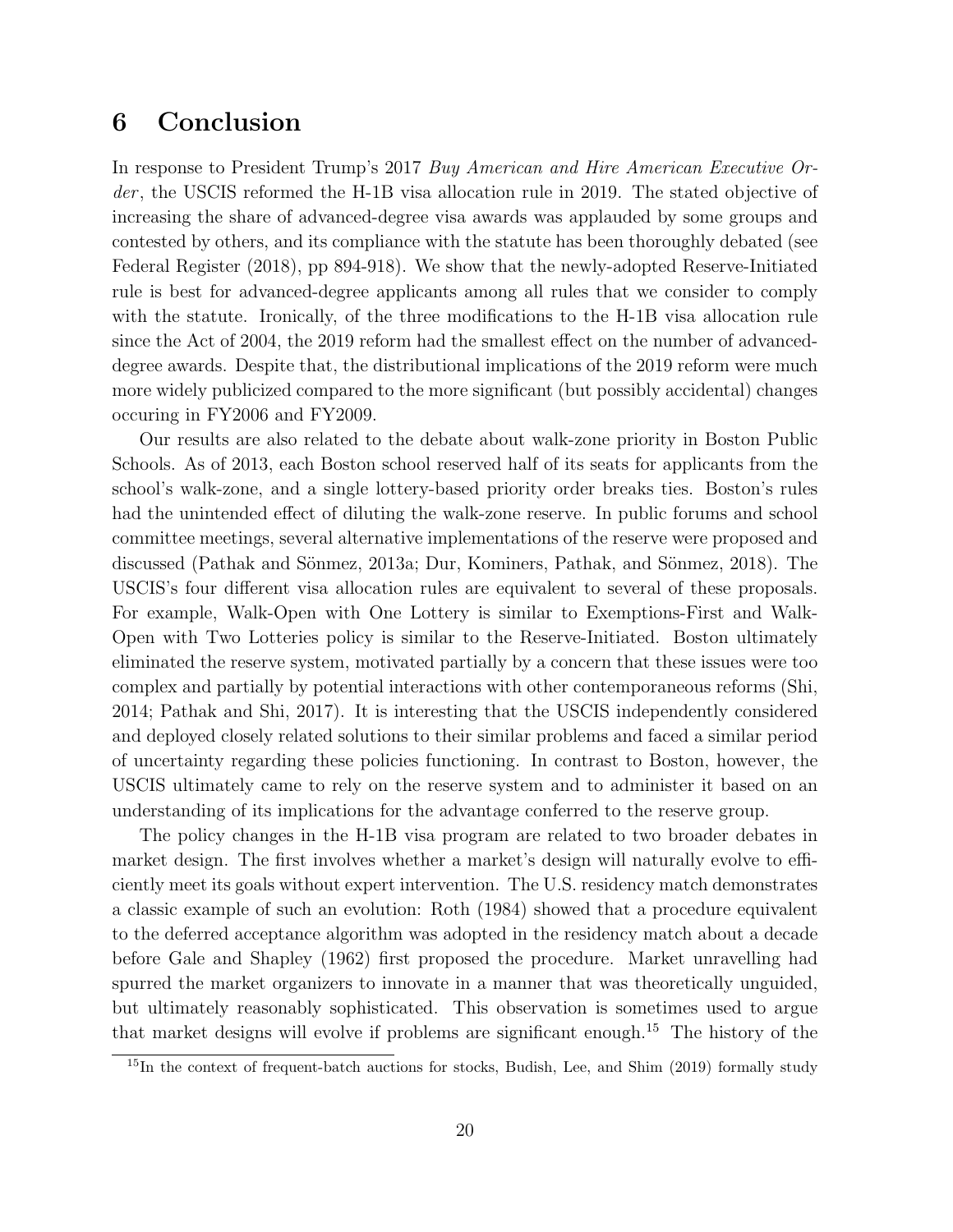H1-B program provides qualified support for this idea. Ultimately, the USCIS discovered the rule that best implements the administration's stated goal of advantaging advanceddegree applicants. We believe this provides only qualified support, however, because this evolution took place after fifteen years involving several steps of trial-and-error. Furthermore, evolution may have been hasten by somewhat fortuitous logistical issues that forced experimentation with new mechanisms.

The second broader debate our work contributes to is about the importance of details in market design. Some authors, most notably Klemperer (2002), have argued that most of auction theory is of second-order importance for practical auction design. The auction models he describes are often stylized representations of the actual market clearing rules. In contrast, our model of the H-1B allocation scheme closely approximates the scheme used by the USCIS and we have illustrated the importance of particular institutional details. These situations - where the model most closely matches the real-world institution – seem likely to be the ones in which the details matter the most.

the incentives for adoption of new market designs.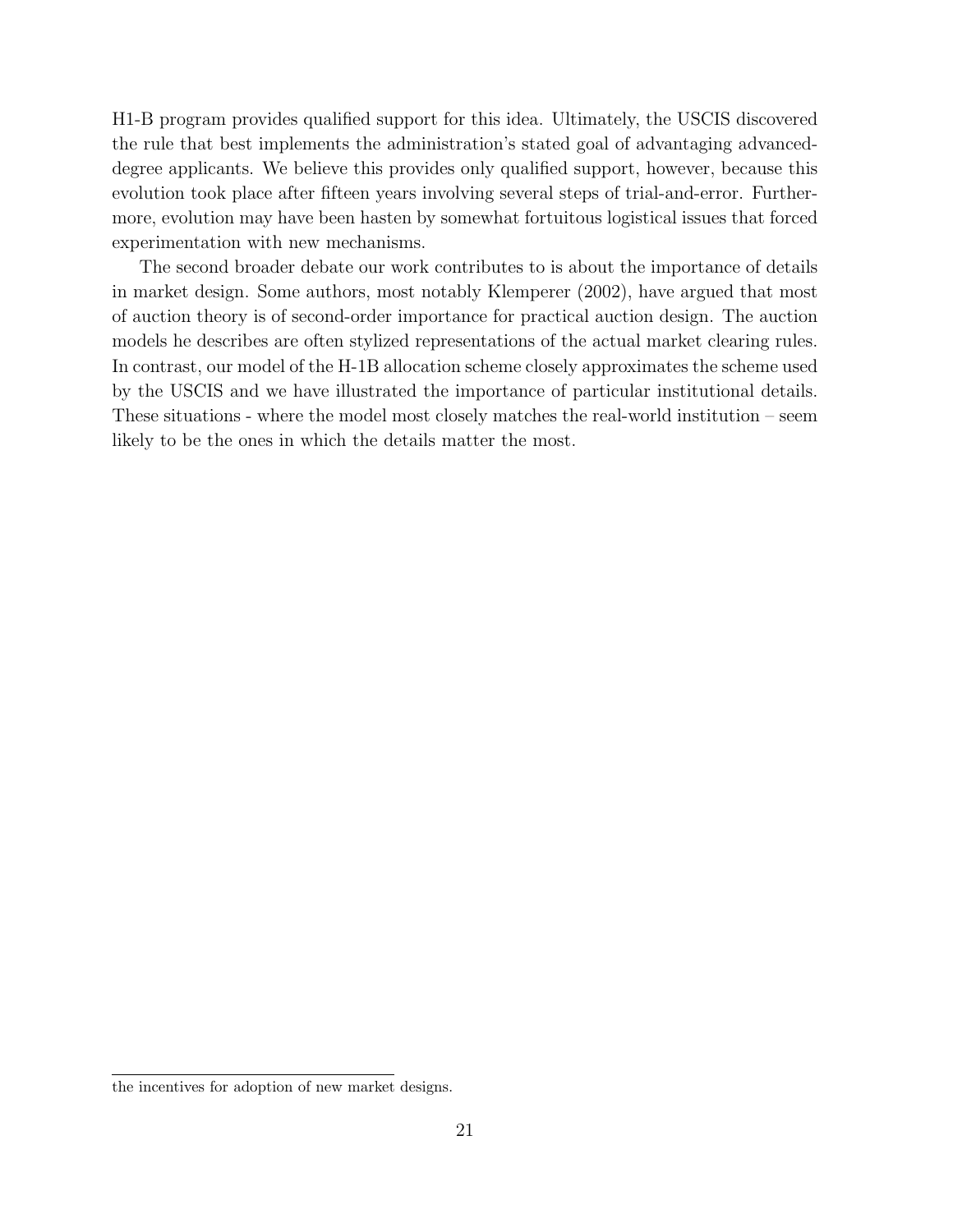# A Appendix: Proofs

## A.1 Proof of Theorem 1

**Proof.** Let  $\mu$  be any matching that complies with the statute. That is,  $\mu$  is any nonwasteful matching that accommodates reservation policy and respects priorities.

For any  $k \leq q$ , let  $J_G(k)$  denote the set of general-category applicants and  $J_R(k)$ denote the set of reserved-category applicants among  $k$  highest  $\pi$ -priority applicants. Hence,  $|J_G(k)|$  denotes the number of general-category applicants, and  $|J_R(k)|$  denotes the number of reserved-category applicants among k highest  $\pi$ -priority applicants. By definition, for any  $k \leq q$ ,

$$
|J_G(k)| + |J_R(k)| = k.
$$

Consider the  $q_u$  highest  $\pi$ -priority applicants. Of these applicants,  $|J_G(q_u)|$  are from the general-category and  $|J_R(q_u)|$  are from the reserved-category.

We first relate the set of applicants  $\mu^{oa}(I_G)$  and  $\mu(I_G)$ . Since  $\mu$  is non-wasteful and respects priorities,

$$
|\mu(I_G)| \ge |J_G(q_u)|. \tag{1}
$$

Since general-category applicants receive  $|J_G(q_u)|$  unreserved and 0 reserved slots under  $\mu^{oa}$ ,

$$
|\mu^{oa}(I_G)| = |J_G(q_u)|. \tag{2}
$$

Equation (1) and equation (2) imply  $|\mu^{oa}(I_G)| \leq |\mu(I_G)|$ , which in turn implies

$$
\mu^{oa}(I_G) \subseteq \mu(I_G),\tag{3}
$$

since both matching  $\mu$  and matching  $\mu^{oa}$  respect priorities.

We next relate the set of applicants  $\mu(I_R)$  and  $\mu^{oa}(I_R)$ . Equation (1) implies

$$
|\mu(I_R)| \le q - |J_G(q_u)| = q - (q_u - |J_R(q_u)|) = q_r + |J_R(q_u)|.
$$
\n(4)

Since reserved-category applicants receive  $|J_R(q_u)|$  unreserved slots and  $q_r$  reserved slots under matching  $\mu^{oa}$ ,

$$
|\mu^{oa}(I_R)| = q_r + |J_R(q_u)|. \tag{5}
$$

Equation (4) and equation (5) imply  $|\mu(I_R)| \leq |\mu^{oa}(I_R)|$ , which in turn implies

$$
\mu(I_R) \subseteq \mu^{oa}(I_R),\tag{6}
$$

since both matching  $\mu$  and matching  $\mu^{oa}$  respect priorities.

Next consider the q highest  $\pi$ -priority applicants. Of these applicants,  $|J_G(q)|$  are from the general-category and  $|J_R(q)|$  are from the reserved-category.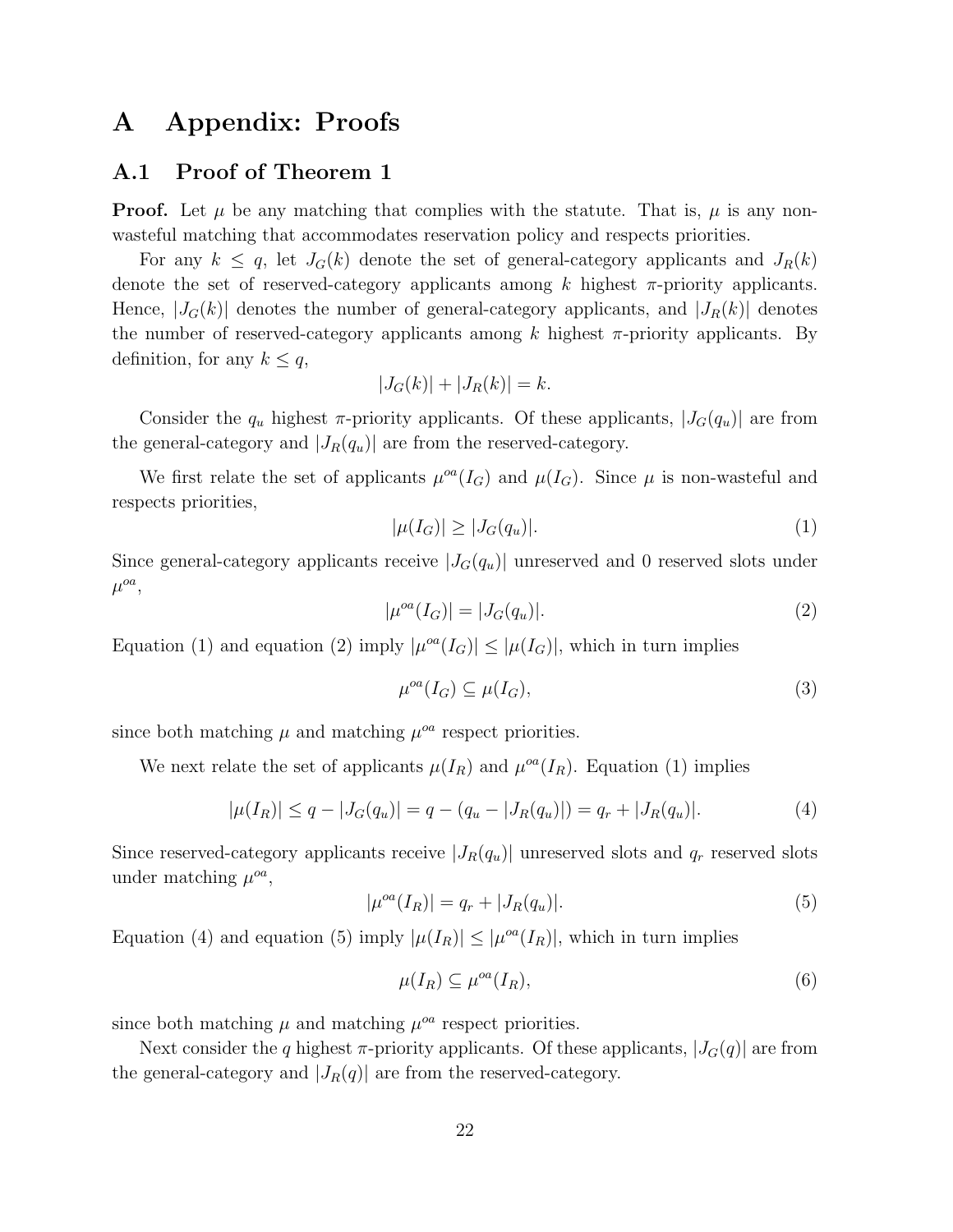*Claim:*  $|\mu(I_R)| \ge \max\{q_r, |J_R(q)|\}.$ 

*Proof of the Claim:* Since matching  $\mu$  is non-wasteful and it accommodates reservation policy,

$$
|\mu(I_R)| \ge q_r. \tag{7}
$$

Consider an applicant  $i \in I_R$  who is one of the q highest  $\pi$ -priority applicants. Towards a contradiction, suppose  $\mu(i) = \emptyset$ . Since matching  $\mu$  is non-wasteful, it accommodates reservation policy and respects priorities, all  $q_r$  reserved slots must be awarded to reserved-category applicants who have higher  $\pi$ -priority than applicant *i*. But since all  $q_u$  unreserved slots are also exhausted by non-wastefulness, at least one of the applicants who receive an unreserved slot must have lower  $\pi$ -priority than applicant i, for otherwise applicant i would not be one of the q highest  $\pi$ -priority applicants. This contradicts matching  $\mu$  respecting priorities (for unreserved slots), yielding the desired contradiction.

Hence,  $\mu(i) \neq \emptyset$ , and thus

$$
|\mu(I_R)| \ge |J_R(q)|. \tag{8}
$$

Equations (7) and (8) imply

$$
|\mu(I_R)| \ge \max\{q_r, |J_R(q)|\},\
$$

completing the proof of the Claim.  $\diamondsuit$ 

Observe that

$$
|\mu^{ef}(I_R)| = \max\{q_r, |J_R(q)|\} \text{ and } |\mu^{ef}(I_G)| = q - \max\{q_r, |J_R(q)|\}.
$$
 (9)

Therefore, the first part of equation (9) and the Claim imply  $|\mu^{ef}(I_R)| \leq |\mu(I_R)|$ , which in turn implies

$$
\mu^{ef}(I_R) \subseteq \mu(I_R),\tag{10}
$$

since both matching  $\mu$  and matching  $\mu^{ef}$  respect priorities.

Finally, observe that the Claim further establishes

$$
|\mu(I_G)| \le q - \max\{q_r, |J_R(q)|\}.
$$
 (11)

Equation (11) and the second part of equation (9) imply  $|\mu(I_G)| \leq |\mu^{ef}(I_G)|$ , which in turn implies

$$
\mu(I_G) \subseteq \mu^{ef}(I_G),\tag{12}
$$

since both matching  $\mu$  and matching  $\mu^{ef}$  respect priorities.

Together, relations (3), (6), (10), and (12) complete the proof of the theorem.  $\blacksquare$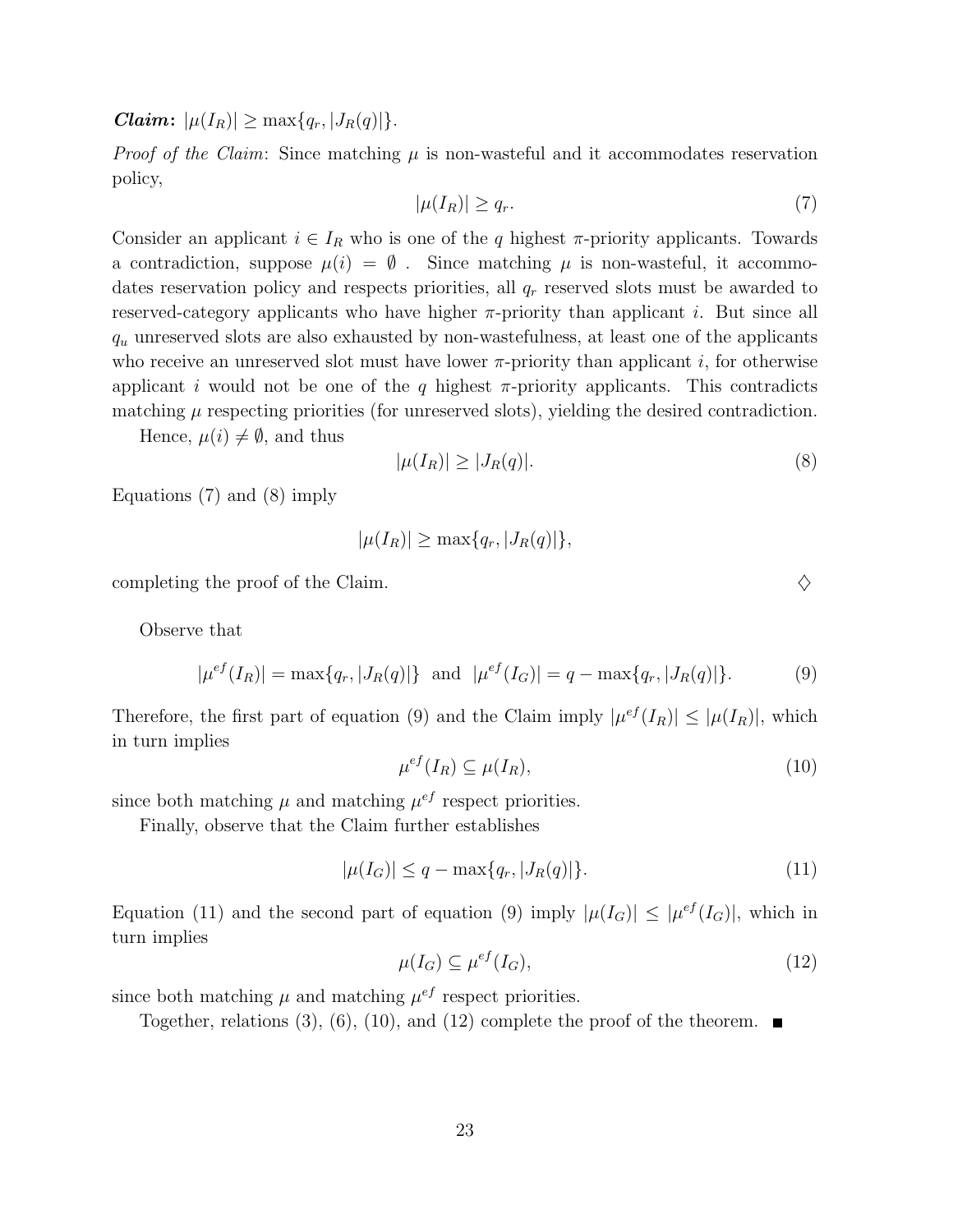## A.2 Proof of Theorem 2

**Proof.** Let  $J_R^*$  be the set of  $q_r$  highest  $\pi^*$ -priority reserved-category applicants, and  $J_R$ be the set of  $q_r$  highest  $\pi$ -priority reserved-category applicants. We have

$$
\mu_r^{ru}(I) = J_R^*
$$
 and  $\mu_r^{ef}(I) = J_R$ .

Let  $S^*$  be the set of  $q_u$  highest  $\pi$ -priority applicants in  $I \setminus J_R^*$  and  $S$  be the set of  $q_u$  highest  $\pi$ -priority applicants in  $I \setminus J_R$ . Define

$$
S_R^* = S^* \cap I_R, \t S_G^* = S^* \cap I_G, \text{ and}
$$
  

$$
S_R = S \cap I_R, \t S_G = S \cap I_G.
$$

Observe that

$$
\mu^{ru}(I_R) = J_R^* \cup S_R^*, \qquad \mu^{ru}(I_G) = S_G^*,
$$
  

$$
\mu^{ef}(I_R) = J_R \cup S_R, \qquad \mu^{ef}(I_G) = S_G.
$$

Let  $g \in S^*_G$ . That is, applicant g is one of the general-category recipients of an unreserved slot under matching  $\mu^{ru}$ . By construction of the set  $S_G^*$ ,

$$
|\{i\in I\setminus J^*_R:\ i\,\pi\,g\}|
$$

for otherwise applicant g would not be assigned one of the unreserved slots in  $\mu^{ru}$ .

Since  $|J_R \setminus J_R^*| = |J_R^* \setminus J_R|$  and

$$
j \pi j^*
$$
 for all  $j \in J_R \setminus J_R^*$  and  $j^* \in J_R^* \setminus J_R$ ,

we must have

$$
|\{i\in I\setminus J_R:\ i\pi g\}|
$$

which in turn implies  $g \in S_G$ . Therefore,  $S_G^* \subseteq S_G$ , and hence

$$
\mu^{ru}(I_G) \subseteq \mu^{ef}(I_G),\tag{13}
$$

showing the second desired relation.

Recall that we have  $|J_R^*| = |J_R| = q_r$ . Therefore the relation (13), together with the non-wastefulness of matchings  $\mu^{ru}$  and  $\mu^{M-G}$  imply

$$
|\mu^{ef}(I_R)| \le |\mu^{ru}(I_R)|,\tag{14}
$$

showing the first desired relation and completing the proof.  $\blacksquare$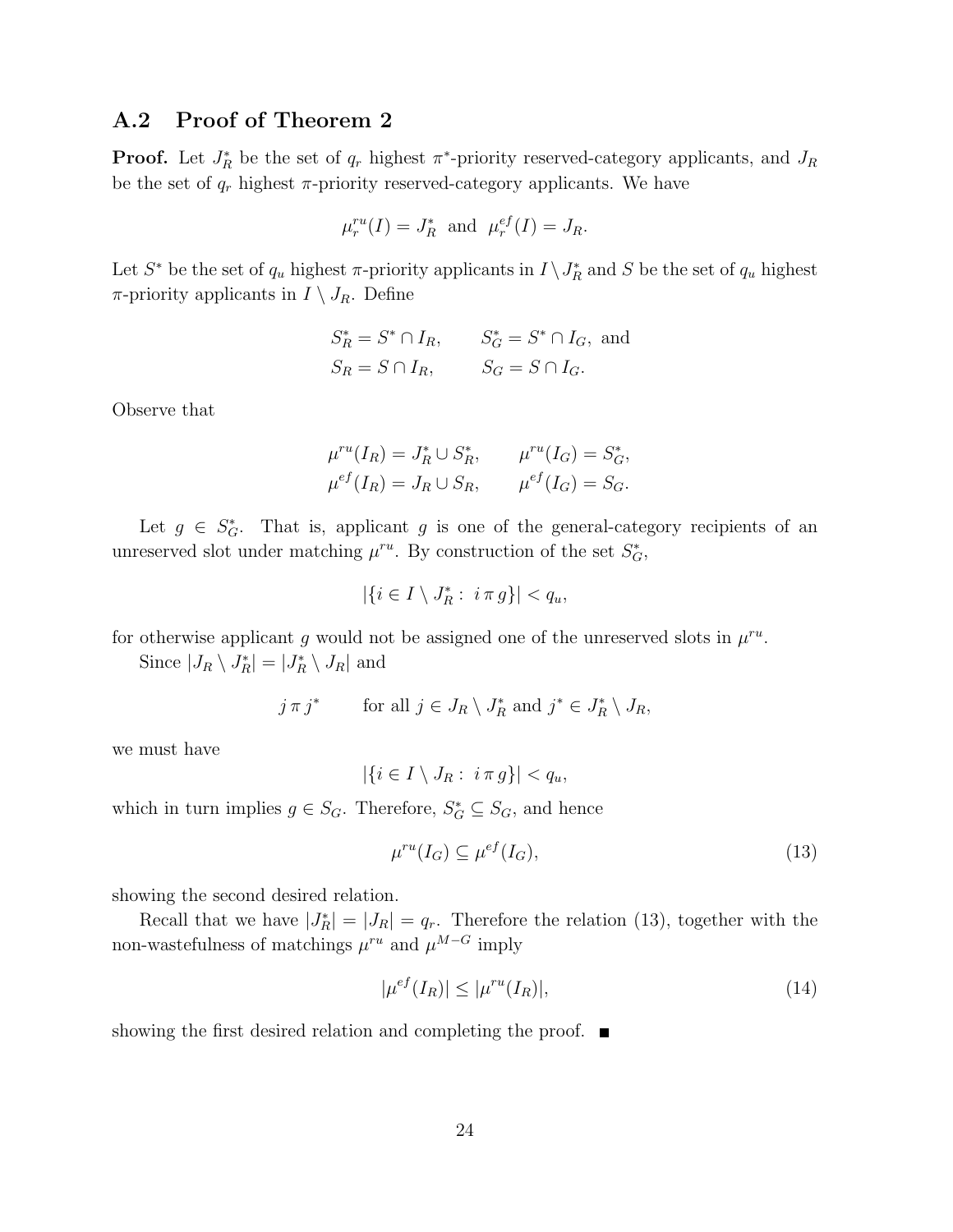## A.3 Proof of Theorem 3

**Proof.** Let  $\mu$  be any matching that complies with the statute. That is,  $\mu$  is any nonwasteful matching that accommodates reservation policy and respects priorities. Let  $J_G$ denote the set of general-category applicants and  $J_R$  denote the set of reserved-category applicants among  $q_u$  highest  $\pi$ -priority applicants. By definition,

$$
|J_G| + |J_R| = q_u.
$$
\n(15)

We first relate the set of applicants  $\mu^{ur}(I_G)$  and  $\mu(I_G)$ . Since  $\mu$  is non-wasteful and it respects priorities,

$$
|\mu(I_G)| \ge |J_G|.\tag{16}
$$

Since general-category applicants receive  $|J_G|$  unreserved and 0 reserved slots under  $\mu^{ur}$ ,

$$
|\mu^{ur}(I_G)| = |J_G|.\t(17)
$$

Equation (16) and equation (17) imply  $|\mu^{ur}(I_G)| \leq |\mu(I_G)|$ , which in turn implies

$$
\mu^{ur}(I_G) \subseteq \mu(I_G),\tag{18}
$$

since both matching  $\mu$  and matching  $\mu^{ur}$  respect priorities.

We next relate the set of applicants  $\mu(I_R)$  and  $\mu^{ur}(I_R)$ . Equation (16) and equation (15) imply

$$
|\mu(I_R)| \le q - |J_G| = q - (q_u - |J_R|) = q_r + |J_R|.
$$
\n(19)

Since reserved-category applicants receive  $|J_R|$  unreserved slots and  $q_r$  reserved slots under matching  $\mu^{ur}$ ,

$$
|\mu^{ur}(I_R)| = q_r + |J_R|.\t\t(20)
$$

Equation (19) and equation (20) imply

$$
|\mu(I_R)| \le |\mu^{ur}(I_R)|. \tag{21}
$$

We finally show that

 $\mu(I_G) \subseteq \mu^{ru}(I_G)$  and  $|\mu^{ru}(I_R)| \leq |\mu(I_R).|$ 

Let  $J_R^*$  be the set of  $q_r$  highest  $\pi^*$ -priority reserved category applicants. Ny construction

$$
|J_R^*| = q_r \tag{22}
$$

and

$$
\mu^{ru}(i) = r \quad \text{ for any } i \in J_R^*.
$$
 (23)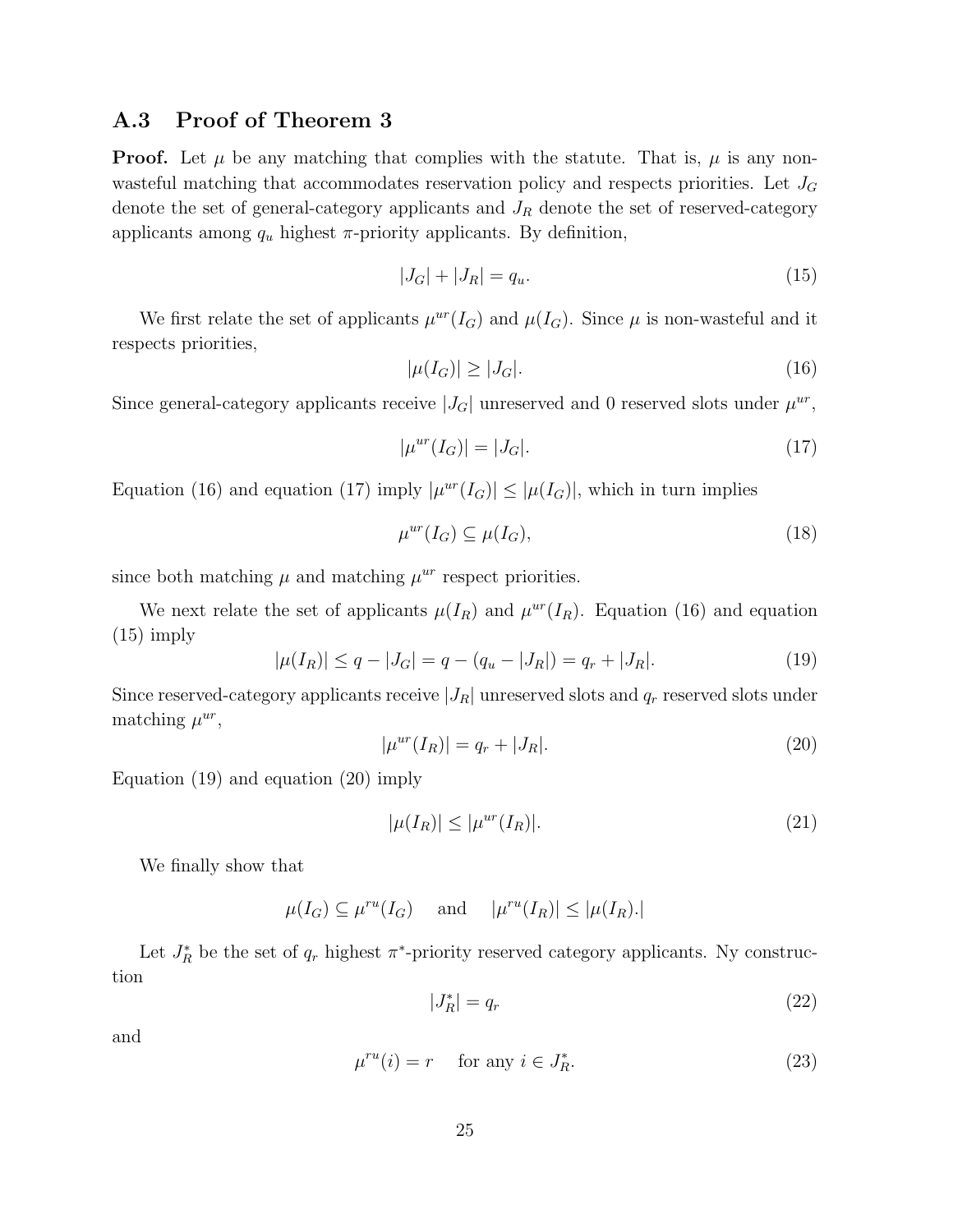Let  $S^*$  be the set of  $q_u$  highest  $\pi$ -priority applicants in  $I \setminus J_R^*$ . By construction,

$$
|S^*| = q_u. \tag{24}
$$

Define  $S_R^* = S^* \cap I_R$  and  $S_G^* = S^* \cap I_G$ . Observe that  $\mu^{ru}(I) = J_R^* \cup S^*$ . Here,

$$
\mu^{ru}(I_R) = J_R^* \cup S_R^* \quad \text{and} \quad \mu^{ru}(I_G) = S_G^*.
$$
 (25)

## *Claim:*  $\mu(I_G)\backslash S_G^* = \emptyset$ .

*Proof of the Claim:* Suppose that there exists an applicant  $g \in \mu(G) \backslash S_G^*$ . Since  $g \notin$  $\mu^{ru}(I_G)$  by relation (25), we must have

$$
i \pi g \qquad \text{for any } i \in S^*,
$$

for otherwise matching  $\mu^{ru}$  would fail to respect priorities. Therefore,

$$
S^* \subset \mu(I),\tag{26}
$$

since matching  $\mu$  respects priorities as well. Moreover, since matching  $\mu$  respects priorities and accommodates reserve policy,

$$
J^*_R\subset \mu(I)
$$

by construction of the set of applicants  $J_R^*$ . Hence,

$$
S^* \cup J_R^* \cup \{g\} \subset \mu(I).
$$

But since  $|S^*| = q_u$  by equation (24) and  $|J_R^*| = q_r$  by equation (22),

$$
S^* \cap J_R^* = \emptyset \text{ and } g \notin (S^* \cup J_R^*) \implies |S^* \cup J_R^* \cup \{g\}| = q_u + q_r + 1.
$$

Hence, we have a contradiction as

$$
|\mu(I)| \ge q_u + q_r + 1 = q + 1.
$$

This proves the claim.

As a result,

$$
\mu(I_G) \subseteq S_G^* = \mu^{ru}(I_G). \tag{27}
$$

Since  $\mu$  is non-wasteful,

$$
|\mu(I_R)| = \min\{q - |\mu(I_G)|, |I_R|\}.
$$

If  $|\mu(I_R)| = |I_R|$ , then all reserve-category applicants in  $\mu$  are matched under  $\mu$  and

$$
|\mu^{ru}(I_R)| \le |\mu(I_R)|.
$$

Otherwise,

$$
|\mu(I_R)| = q - |\mu(I_G)| \ge q - |\mu^{ru}(I_G)| = |\mu^{ru}(I_R)|,
$$

where the inequality follows from relation  $(27)$ . In either case,

$$
|\mu^{ru}(I_R)| \le |\mu(I_R)|. \tag{28}
$$

Equations (18), (21), (27), and (28) complete the proof.  $\blacksquare$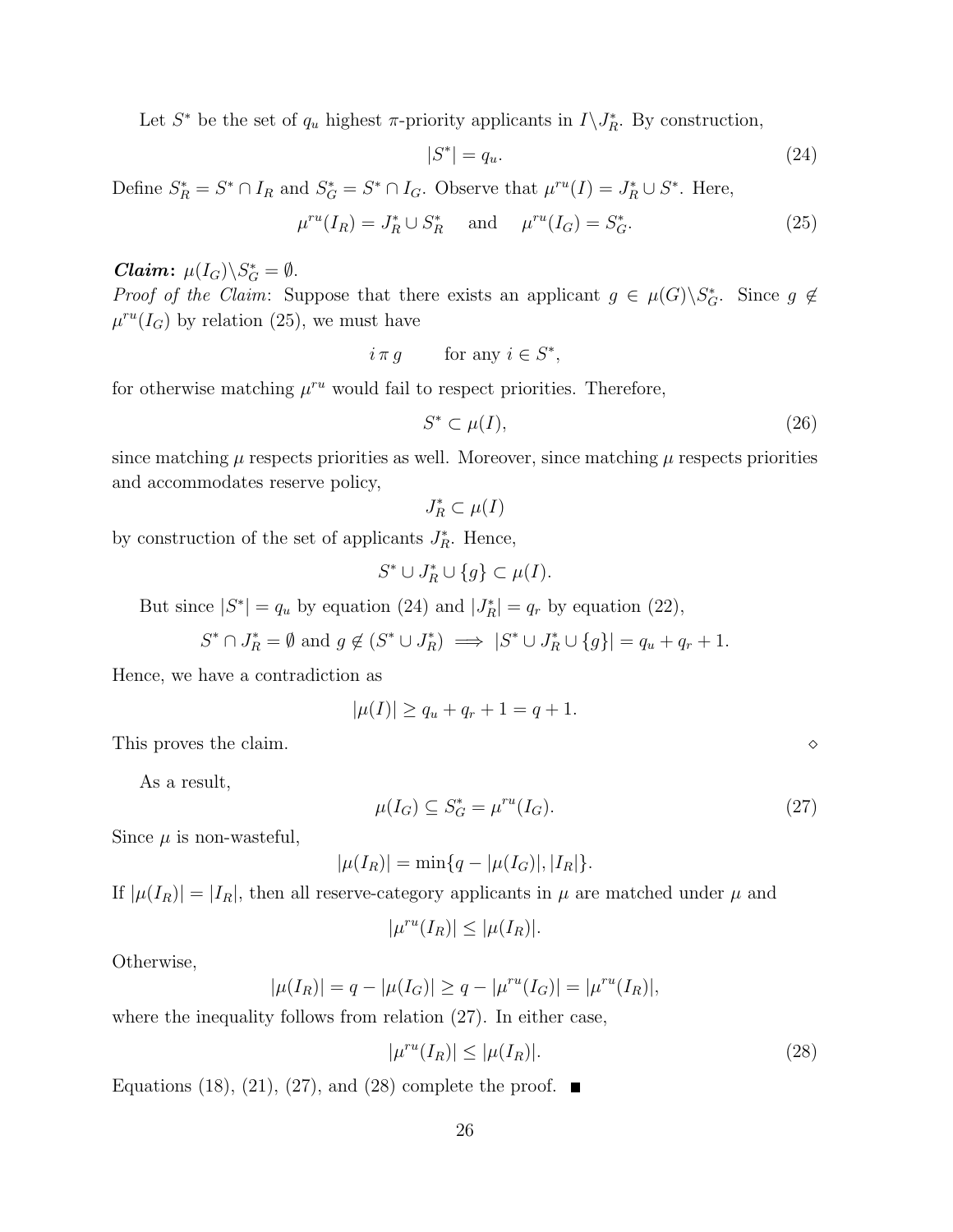# B Appendix: Documentation of Visa Allocation Rules

This appendix contains excerpts from the Federal Register, the official journal of the federal government of the United States, related to H-1B allocation.

## B.1 2005 Federal Register, Vol. 70, No. 86, May 5

"The H-1B Visa Reform Act of 2004 was enacted after the start of FY 2005 and after the receipt of all petitions necessary to reach the existing 65,000 H-1B cap for FY 2005. The amendment [. . . ] authorizing the cap exemption of 20,000 H-1B nonimmigrant aliens with U.S. master's or higher degrees, did not become effective until March 8, 2005. Congress did not specify any procedures for implementation or dictate the manner in which USCIS should allocate H-1B numbers made available pursuant to the new exemption. Congress specifically did not require USCIS to 'reopen' its review of the H-1B petitions already received and re-characterize the petitions that would have qualified for the next exemption had it been in effect at the time the petitions were received. Thus, in order to give full effect to the newly created exemption, it is reasonable to do so only going forward only, applying the exemption to up to 20,000 petitions seeking work start dates during FY 2005." (Page 23777).

"[ $\dots$ ], for FY 2005, USCIS has determined that the only appropriate way to implement the H-1B Visa Reform Act of 2004 is to apply the 20,000 exemptions prospectively." (Page 23777).

"For FY 2006 and future fiscal years, USCIS will accept and adjudicate properly filled H-1B petitions on a first-in, first-out basis and will track those H-1B petitions that qualify for the U.S. master's or higher degree exemption under the H-1B Visa Reform Act of 2004 as cases are received and adjudicated. [. . . ] Similarly, H-1B nonimmigrant aliens that are exempt under the H-1B Visa Reform Act of 2004 will not be counted towards the fiscal year numerical limit of 65,000. USCIS will continue to exempt such aliens until USCIS has allocated all 20,000 H-1B exemption numbers authorized [...] Thereafter, any H-1B petition granted for an H-1B nonimmigrant alien who has earned a U.S. master's or higher degree, unless otherwise exempt, will be counted against the fiscal year numerical limitations." (Page 23777)

## B.2 2008 Federal Register, Vol. 73, No. 57, March 24

"In order to ensure that the 65,000 and 20,000 caps are not exceeded, USCIS monitors the number of H-1B petitions it receives. The first day on which petitions may file H-1B petitions can be as early as six month ahead of the employment start date. Therefore, a petition requesting an employment start date of October 1, the first day of the next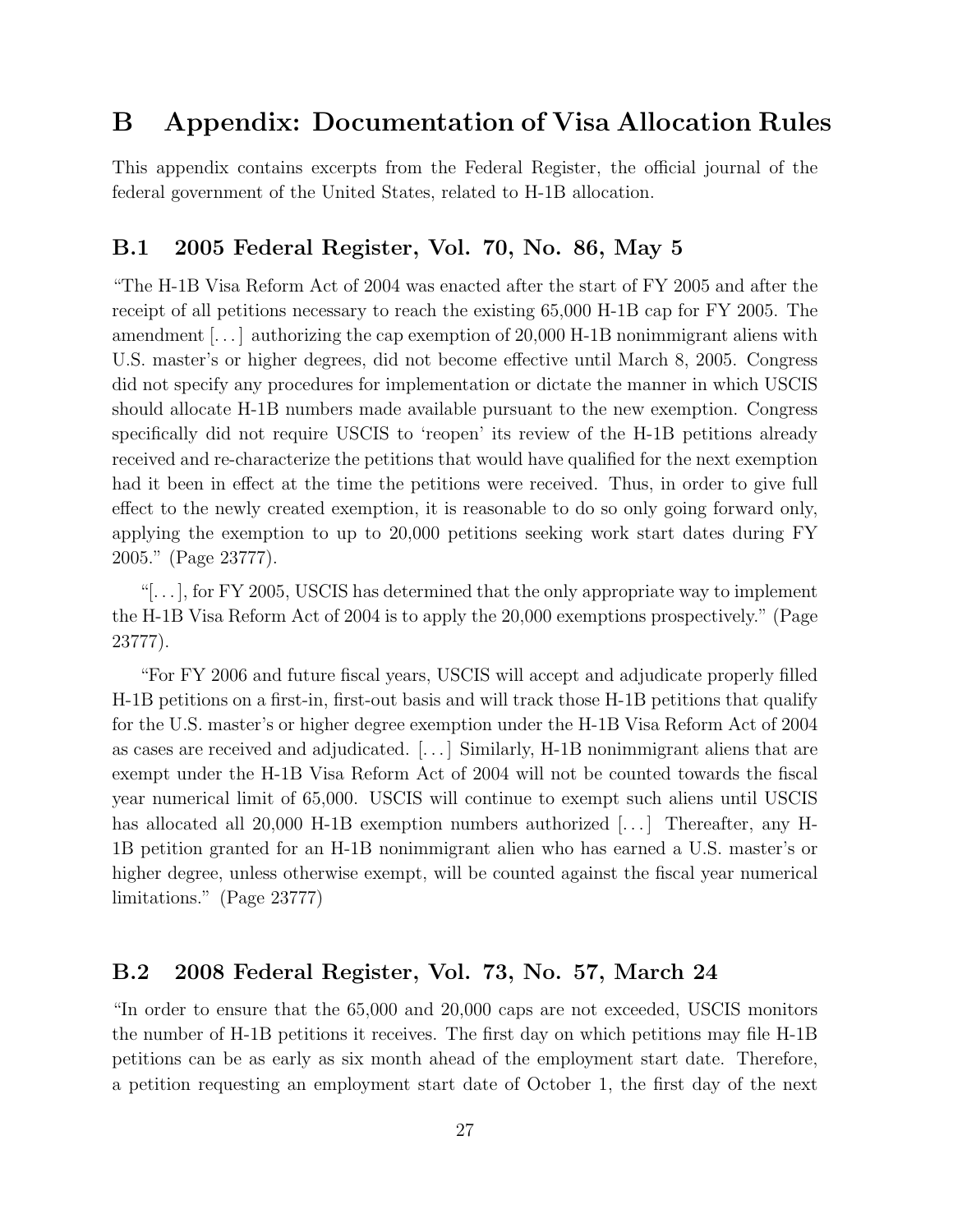fiscal year, may file the H-1B petition as early as April 1 of the current fiscal year. When the USCIS determines, based on the number of H-1B petitions it has received, that the applicable cap will be reached, it announces to the public the final day on which it will accept such petitions for adjudication in that fiscal year. USCIS refers to this day as the "final receipt date." USCIS then randomly selects the number of petitions necessary to reach the cap from the petitions received on the final receipt date." (Page 15390)

"However, because demand for other H categories has not been as great as for the H-1B classification, USCIS has only had to apply the random selection procedures to H-1B petitions subject to the overall 65,000 cap or the 20,000 cap on master's degree exemption." (Page 15391)

"On Monday, April 2, 2007, the first available filing day for fiscal year (FY) 2008, USCIS received H-1B petitions totaling nearly twice the 65,000 cap. This was the first time since the random selection process regulations were promulgated that USCIS received more petitions than available cap numbers on the first available filing day.  $[\dots]$  The high volume of filings scheduled for delivery on April 2 caused logistical problems for overnight couriers and on the two USCIS service centers where filings could be made. Using the petitions received on April 2, and April 3, USCIS conducted the random selection process and thereafter rejected all petitions that were not randomly selected." (Page 15391)

"Just as with the 65,000 cap, the 20,000 cap on the master's degree exemptions has been exhausted earlier and earlier for each fiscal year since the cap exemption was added to the law. For FY 2006, the 20,000 cap was reached on January 17, 2006. For FY 2007, the cap was reached on July 26, 2006, less than four months after petition filings began on April 1, 2006. For FY 2008, the cap was reached on May 4, 2007, just over one month after petition filings began on April 2, 2007. For each of these fiscal years, USCIS announced a final receipt date and conducted the random selection process." (Page 15391)

"USCIS believes that the trend of exhausting the 20,000 cap on master's degree exemptions at an earlier date will continue. Should both 20,000 and 65,000 caps be reached on the same day that numbers become available (e.g., April 1 of the preceding fiscal year) no regulatory mechanism is in place to facilitate administration of the 20,000 cap in relation to the 65,000 cap." (Page 15391)

"This problem would be exacerbated were the 20,000 cap to be reached prior to or at the same time as the 65,000 cap, since all petitions not selected random selection process for the 20,000 cap would be considered twice—at the time of the random selection for the 20,000 cap and, thereafter, for the 65,000 cap." (Page 15391)

"This rule provides that USCIS will include petitions filed on all of those first five business days in the random selection process if USCIS receives a sufficient number of petitions to reach the applicable numerical limit (including limits on exemptions) on any one of the five business days on which USCIS may accept petitions. [. . . ] This rule also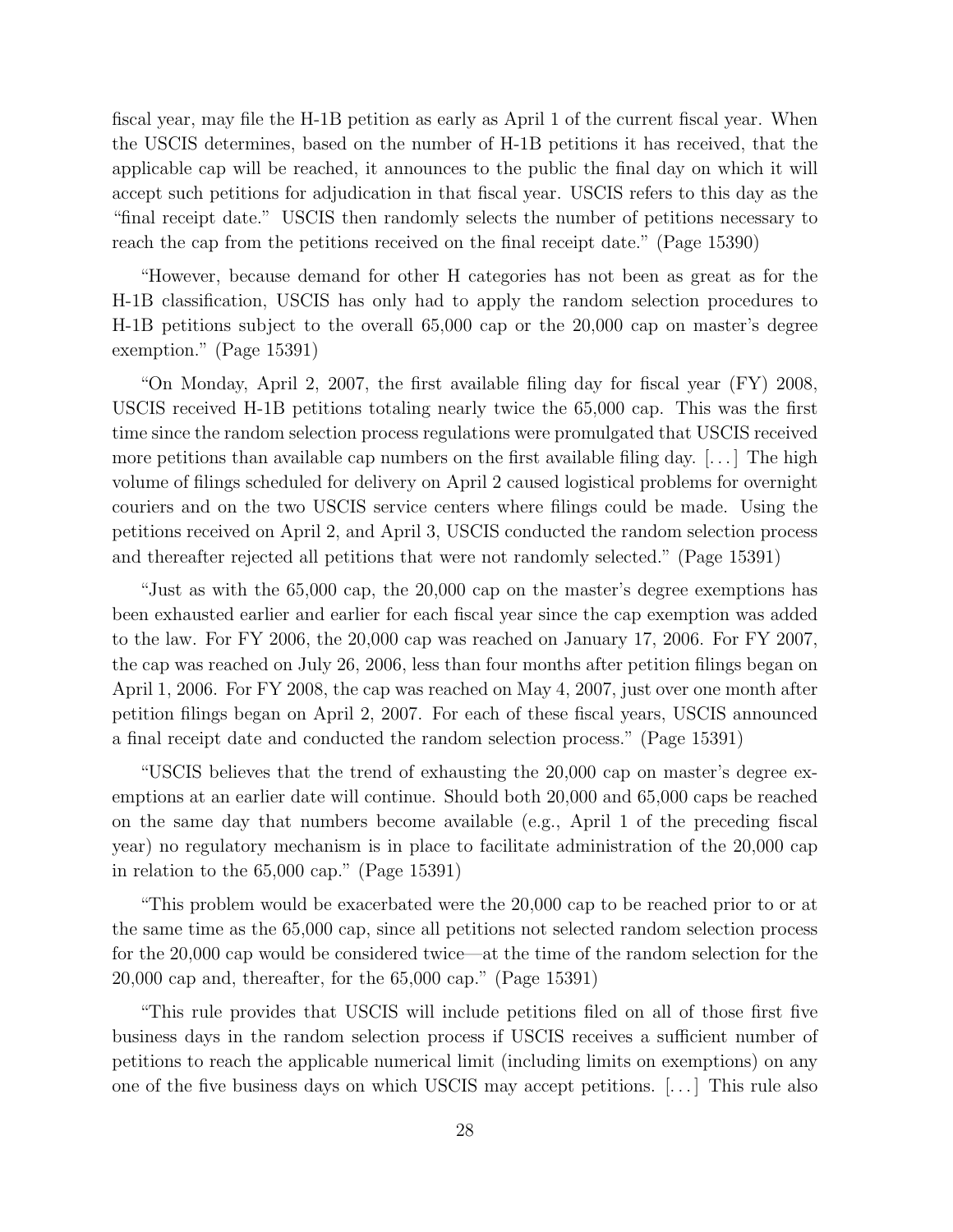provides that, if both the 65,000 and 20,000 caps are reached within the first five business days available for filing H-1B petitions for a given fiscal year, USCIS must first conduct the random selection process for petitions subject to the 20,000 cap on master's degree exemptions before it may begin the random selection process of petitions to be counted towards the 65,000 cap. After conducting the random selection for petitions subject to the 20,000 cap, USCIS then must add any non-selected petitions to the pool of petitions subject to the 65,000 cap and conduct the random selection process for this combined group of petitions. Therefore, those petitions that otherwise would be eligible for the master's degree exemption that are not selected in the first random selection will have another opportsloty to be selected for an H-1B number in the second random selection process. This rule also clarifies that those petitions not selected in either random selection will be rejected." (Page 15392)

# B.3 2019 Federal Register, Vol. 84, No. 2, Thursday, January 31

"The statute is ambiguous as to the precise manner by which beneficiaries with a master's or higher degree from a U.S. institution of higher education must be counted toward the numerical allocations. The statue states that the 65,000 numerical limitation does not apply until 20,000 qualifying beneficiaries are exempted, but is otherwise silent as to whether they must be exempted prior to, concurrently with, or subsequent to the 65,000 numerical limitation being counted and/or reached, or some combination therefor. This ambiguity was recognized by DHS when it initially determined how the exemption should be administered." (Page 895)

"DHS believes this approach is most consistent with the overall statutory framework as it counts all petitions filed by cap-subject petitioners until the numerical limitation is reached, and otherwise precludes additional petitions, allows for an additional 20,000 petitions." (Page 895)

"DHS believes that administering the numerically limited cap exemption in a way that does not reduce the odds of selection for beneficiaries with a U.S. advanced degree under the regular cap is most appropriate and maximizes the overall odds of selection for such beneficiaries under the numerical allocations." (Page 895)

"DHS also disagrees that the statue requires that initial H-1B visas be allocated to petitions in the order received." (Page 896)

"While DHS agrees that Congress has not limited the H-1B classification to the 'best and brightest" foreign nationals, nothing in the statute or legislative history precludes DHS from administering the cap allocation in a way that increases the odds of selection for beneficiaries with a master's or higher degree from a U.S. institution of higher education." (Page 896)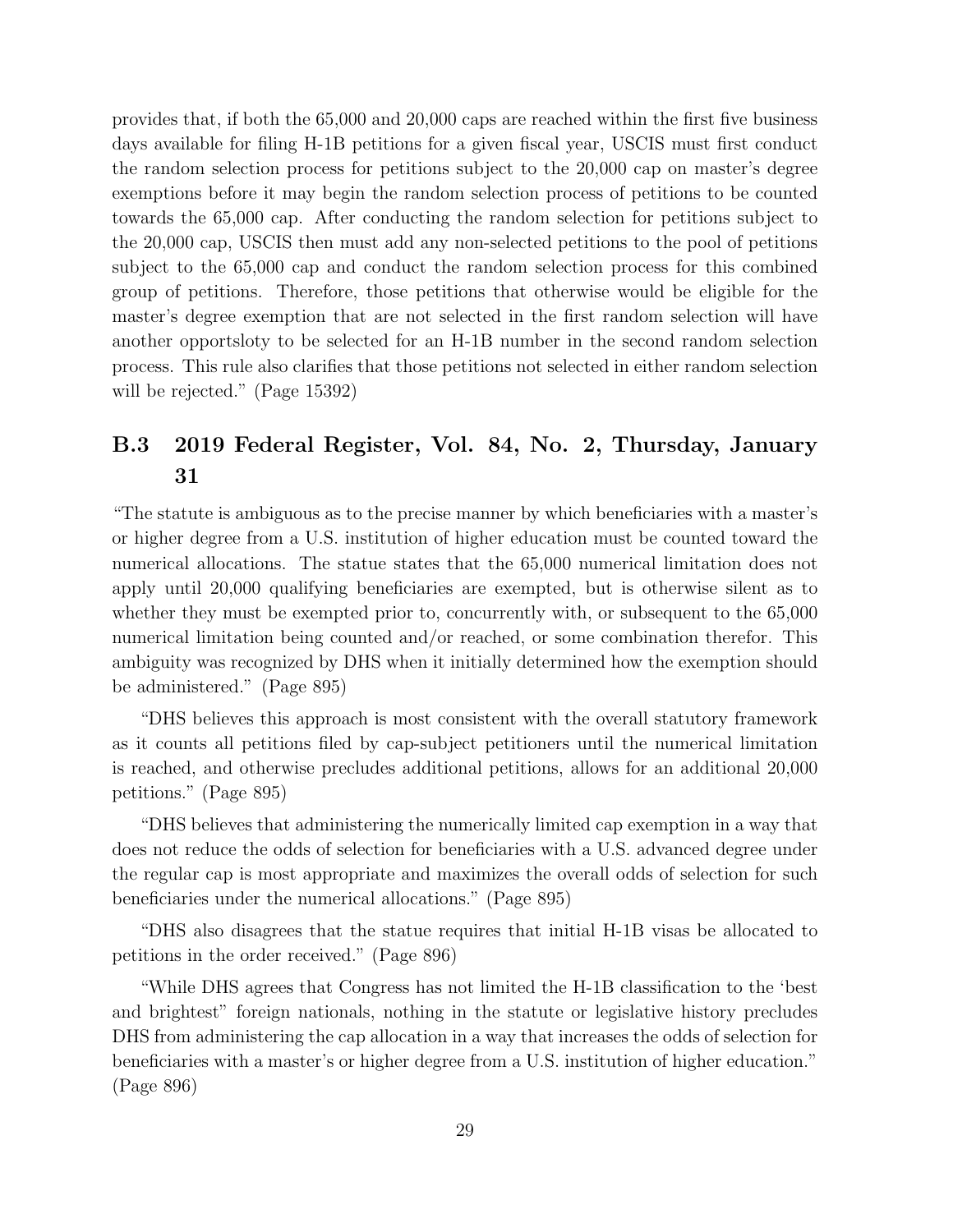"Rather, this final rule simply creates a registration process to streamline the existing H-1B cap selection process, and reverses the order in which submissions are counted toward the H-1B numerical allocations, but does not change the overall number of foreign workers that may be hired under existing statutory authority." (Page 897)

"Reversing the cap selection order is expected to result in a greater number of beneficiaries with master's or higher degrees from U.S. institutions of higher education being selected under the numerical allocations and is in line with the executive order's directive to 'help ensure that H-1B visas are awarded to the most-skilled or highest-paid petition beneficiaries." Furthermore, master's or higher degree holders still maintain their own selection pool." (Page 912)

"It was clearly Congress's intent to prioritize such workers by creating a 20,000 cap exemption only for them." (Page 912)

"DHS is not able to increase the H-1B cap allocations, as the cap allocations are statutory and set by Congress." (Page 913)

"Under the current process, when the number of cap-subject petitions filed with US-CIS during the first five days that such petitions may be filed exceeds the numerical limits, a certain number of petitions projected as needed to meet the 20,000 advanced degree exemption are randomly selected first from the 55,900 advanced degree petitions eligible for the advanced degree exemption. Of the remaining 172,918 petitions, 35,900 (21 percent) of H-1B beneficiaries with master's degree or higher from a U.S. institution of higher education remain in the pool to be selected in the 65,000 regular cap limit. Then, USCIS randomly selects a certain number of petitions projected as needed to meet the 65,000 regular cap limit from the remaining pool, which includes H-1B beneficiaries with bachelor's degrees and beneficiaries with a master's or higher degree from a U.S. institution of higher education no selected under the advanced degree exemption. DHS estimates than an additional 13,495 petitions otherwise eligible for the advanced degree exemption but not selected under the advanced degree exemption would be randomly selected in the regular cap. Therefore, USCIS currently selects an estimated total of 33,495 petitions filed for beneficiaries with a master's or higher degree from a U.S. institution of higher education, which accounts for 17 percent of 192,918 Form I-129 petitions." (Page 928)

"Under the new change to the H-1B cap-subject selection process, those seeking to file an H-1B cap-subject petition will have to submit an electronic registration for each beneficiary, unless the registration requirement is suspended. Only those with selected registrations will be eligible to file an H-1B cap-subject petition during an associated filing period for that fiscal year. As previously stated, DHS continues to assume 192,918 registration will be received annually. Under the new selection process, when registration is required, USCIS would first select a certain number of registrations projected as needed to meet the 65,000 regular cap limit from the 192,918 registrations. All 55,900 H-1B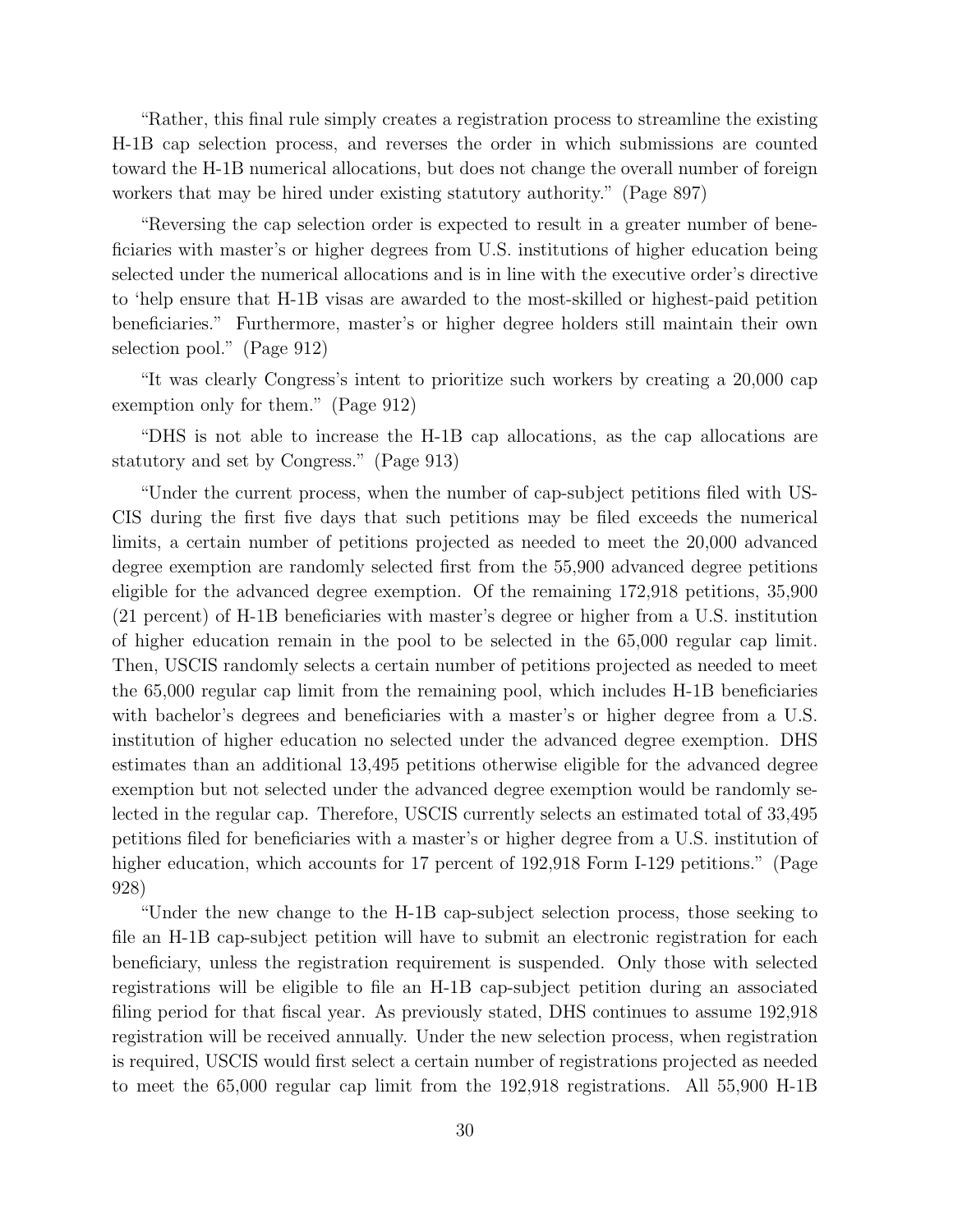beneficiaries with a master's or higher degree from a U.S. institution of higher education (29 percent) will therefore be included in the pool for selection. DHS estimates that up to 18,825 advanced degree registrations that could be selected during the selection for the regular cap." (Page 928)

"Next, USCIS will select a certain number of registrations projected to meet the 20,000 advanced degree exemption from the remaining pool of 37,065 advanced degree registrations. In total, USCIS is likely to select an estimated 38,835 registrations for petitioners seeking to file H-1B petitions under the advanced degree exemption. These registrations account for 20 percent of the 192,918 registrations. Therefore, DHS estimates USCIS could accept up to 5,340 (or 16 percent) more H-1B cap-subject petitions annually for beneficiaries with a master's or higher degree from a U.S. institution of higher education." (Page 929)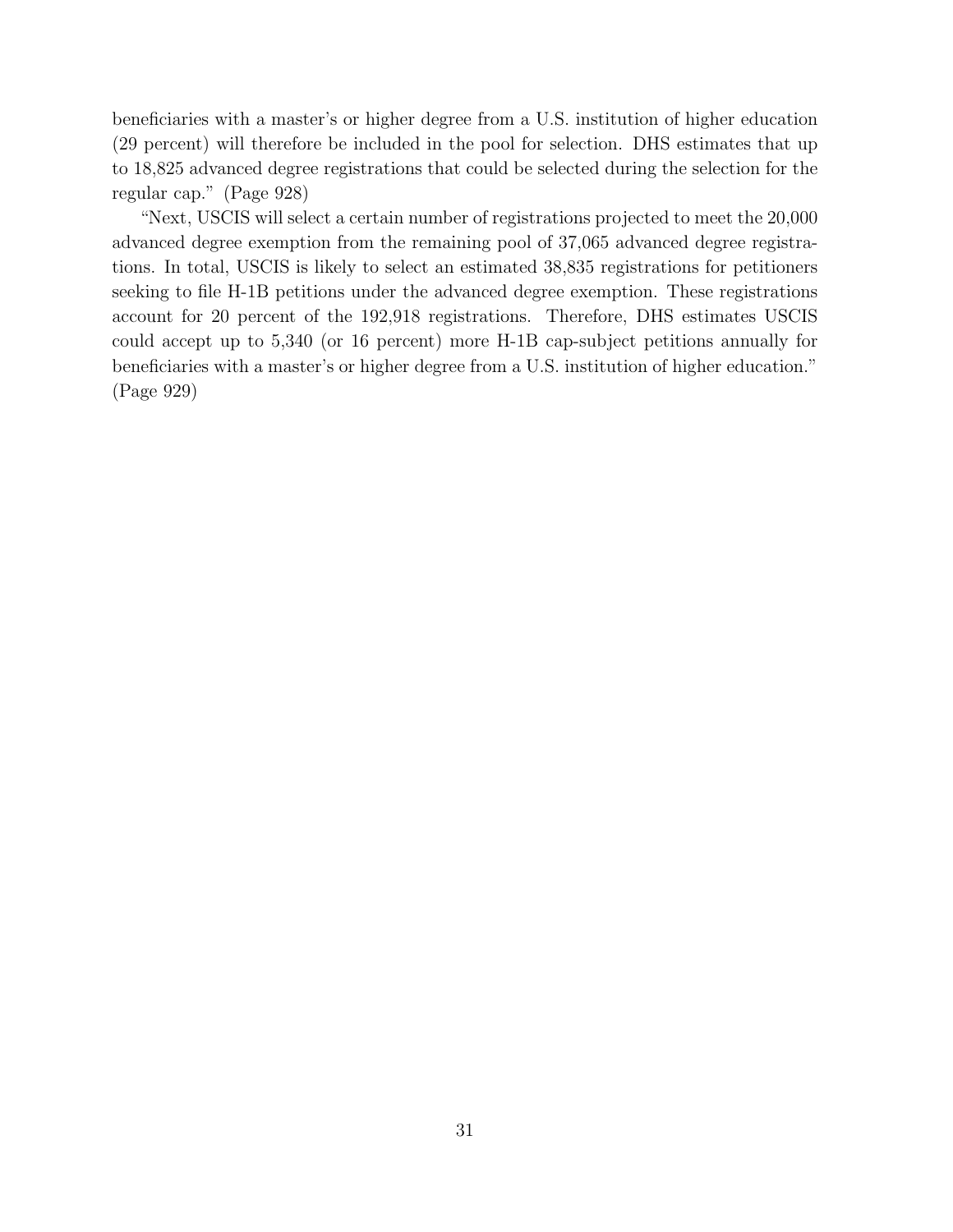# References

- ABDULKADIROGLU, A. (2005): "College Admissions with Affirmative Action," International Journal of Game Theory, 33(4), 535–549.
- ABDULKADIROĞLU, A., AND T. SÖNMEZ (2003): "School Choice: A Mechanism Design Approach," American Economic Review, 93, 729–747.
- Andersson, T. (2017): "Refugee Matching as a Market Design Application," Working paper.
- Aygün, O., AND I. Bo (2016): "College Admission with Multidimensional Reserves: The Brazilian Affirmative Action Case," Working paper, WZB Berlin Social Science Center, 869.
- AYGÜN, O., AND B. TURHAN (2016): "Dynamic Reserves in Matching Markets," Working paper.
- BALINSKI, M., AND T. SÖNMEZ (1999): "A Tale of Two Mechanisms: Student Placement," Journal of Economic Theory, 84, 73–94.
- Becker, G., and E. Lazear (2013): "A Market Solution to Immigration Reform," Wall Street Journal, March 1.
- Biro, P., T. Fleiner, R. Irving, and D. Manlove (2010): "The College Admissions Problem with Lower and Common Quotas," Theoretical Computer Science, 411(34-26), 3136–3153.
- Bo, I. (2016): "Fair Implementation of Diversity in School Choice," Games and Economic Behavior, 97, 54–63.
- Budish, E. (2011): "The Combinatorial Assignment Problem: Approximate Competitive Equilibrium from Equal Incomes," Journal of Political Economy, 119(6), 1061–1103.
- Budish, E., Y.-K. Che, F. Kojima, and P. R. Milgrom (2013): "Designing Random Allocation Mechanisms: Theory and Applications," American Economic Review, 103(2), 585–623.
- Budish, E., R. Lee, and J. Shim (2019): "A Theory of Stock Exchange Competition and Innovation: Will the Market Fix the Market?," NBER Working Paper 25855.
- DELACRÉTAZ, D., S. D. KOMINERS, AND A. TEYTELBOYM (2016): "Refugee Resettlement," Working paper.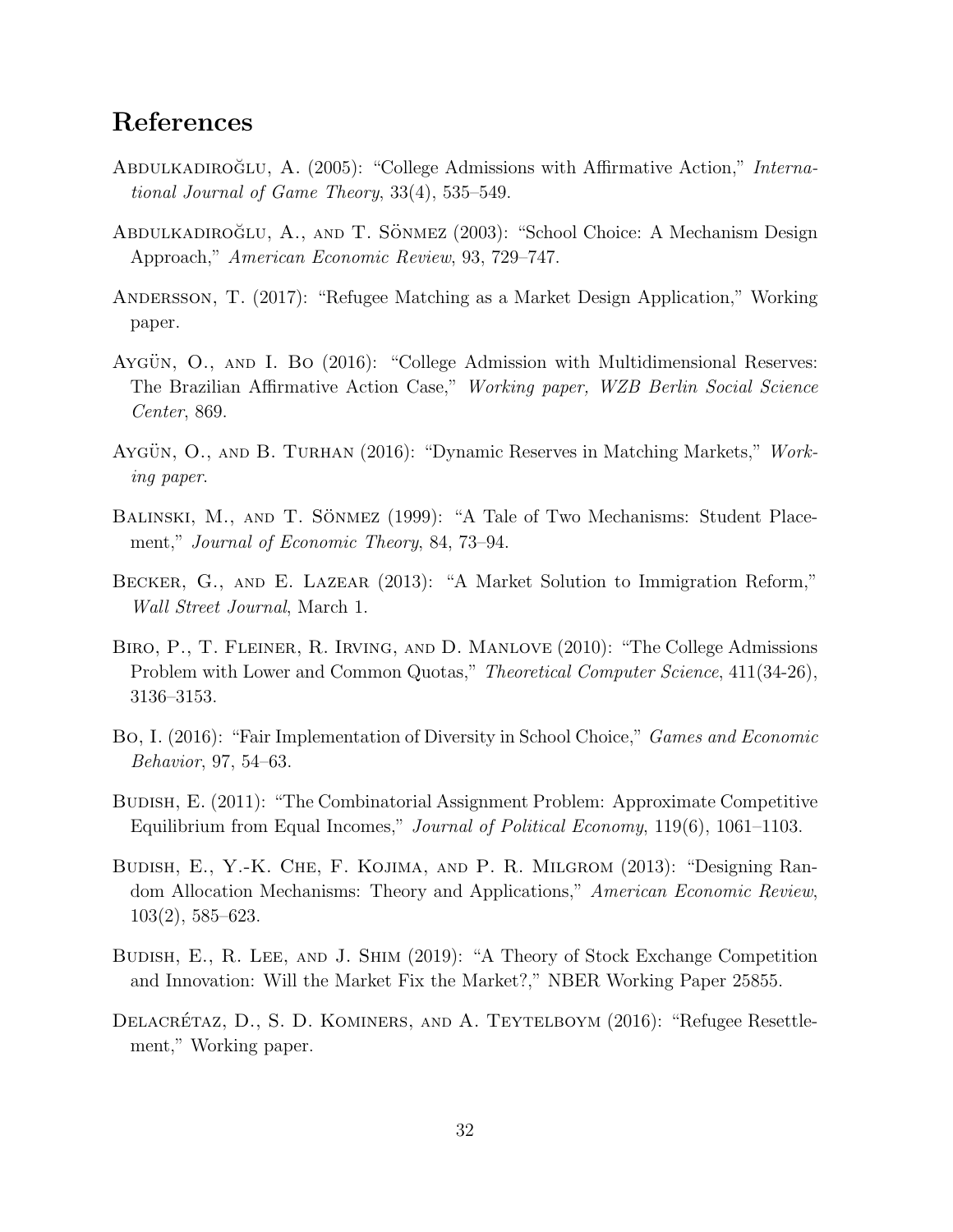- Dogan, B. (2016): "Responsive Affirmative Action in School Choice," Journal of Economic Theory, 165, 69–105.
- DORAN, K., A. GELBER, AND A. ISEN (2015): "The Effects of High-Skilled Immigration Policy on Firms: Evidence from Visa Lotteries," NBER Working Paper, 20668.
- DUR, U., S. KOMINERS, P. PATHAK, AND T. SÖNMEZ (2018): "Reserve Design: Unintended Consequences and The Demise of Boston's Walk Zones," Journal of Political Economy, 126(6).
- DUR, U., P. PATHAK, AND T. SÖNMEZ (2019): "Explicit vs. Statistical Preferential Treatment in Affirmative Action: Theory and Evidence from Chicago's Exam Schools," forthcoming, Journal of Economic Theory.
- Echenique, F., and M. B. Yenmez (2015): "How to Control Controlled School Choice," American Economic Review, 105(8), 2679–2694.
- Edelman, B., M. Ostrovsky, and M. Schwarz (2007): "Internet Advertising and the Generalized Second-Price Auction: Selling Billions of Dollars Worth of Keywords," American Economic Review, 97(1), 242–259.
- Ehlers, L., I. E. Hafalir, M. B. Yenmez, and M. A. Yildirim (2014): "School Choice with Controlled Choice Constraints: Hard Bounds versus Soft Bounds," Journal of Economic Theory, 153, 648–683.
- Fragiadakis, D., and P. Troyan (2017): "Improving Matching under Hard Distributional Constraints," Theoretical Economics, 12(2), 863–908.
- GALE, D., AND L. S. SHAPLEY (1962): "College Admissions and the Stability of Marriage," American Mathematical Monthly, 69, 9–15.
- Hafalir, I. E., M. B. Yenmez, and M. A. Yildirim (2013): "Effective Affirmative Action in School Choice," Theoretical Economics, 8(2), 325–363.
- Jones, W., and A. Teytelboym (2017): "The Local Refugee Match: Aligning Refugees' Preferences with the Capacities and Priorities of Localities," Journal of Refugee Studies, 31(2), 152–178.
- JUDICIARY (2006): "Should Congress Raise the H-1B Cap?," Hearing before Subcommittee on Immigration, Border Security, and Claims, Serial No. 109-95, March 30.
- Kamada, Y., and F. Kojima (2015): "Efficient Matching under Distributional Constraints: Theory and Applications," American Economic Review, 105(1), 67–99.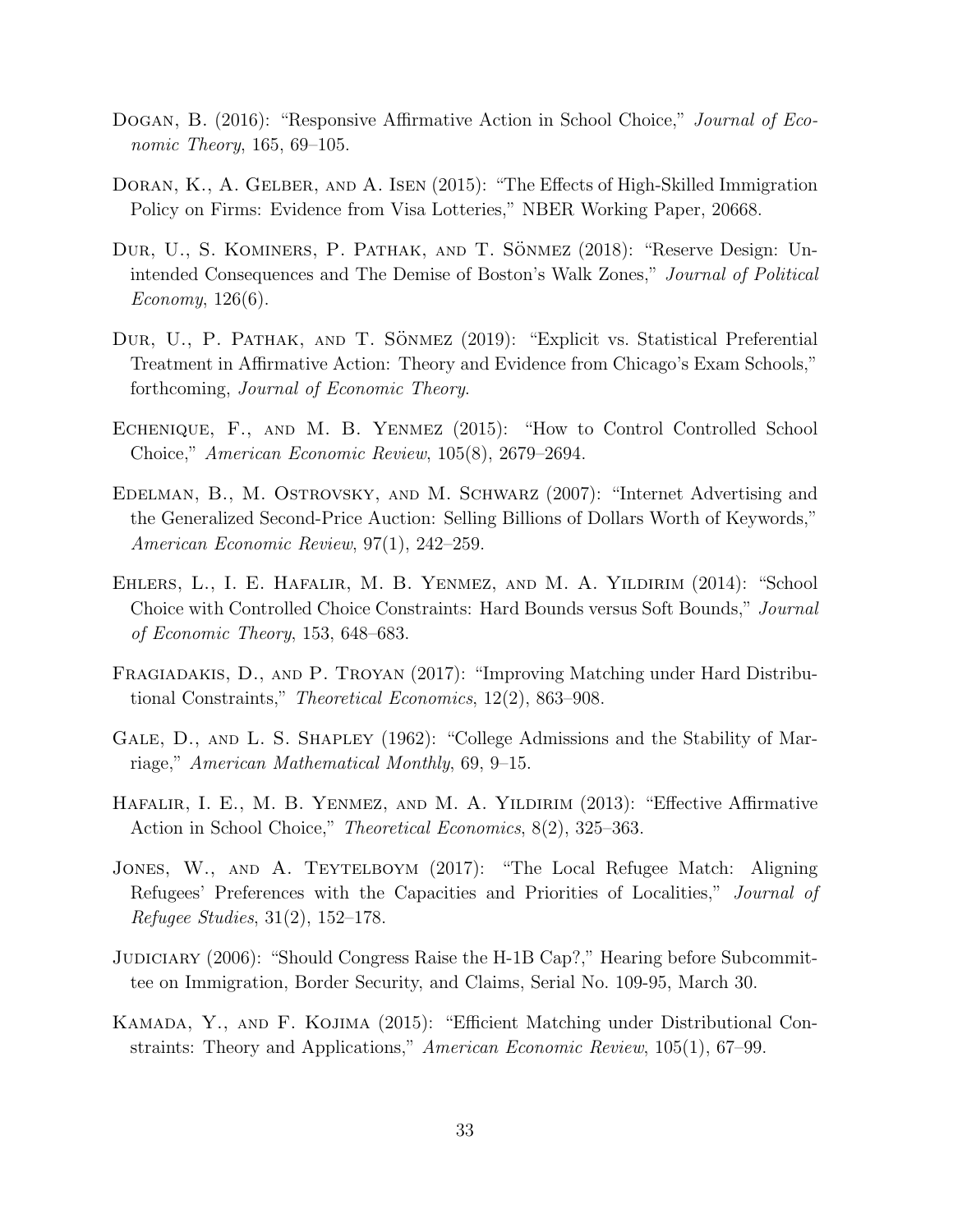- (2017): "Stability Concepts in Matching with Distributional Constraints," Journal of Economic Theory, 168, 107–142.

(2018): "Stability and Strategy-proofness for Matching with Constraints: A Necessary and Sufficient Condition," *Theoretical Economics*, 13(2), 761–794.

- KERR, S. P., W. KERR, AND W. LINCOLN (2015): "Skilled Immigration and the Employment Structures of U.S. Firms," Journal of Labor Economics, 33:S1, S147–S186.
- Klemperer, P. (2002): "What Really Matters in Auction Design," Journal of Economic Perspectives, 16(1), 169–189.
- Kojima, F. (2012): "School Choice: Impossibilities for Affirmative Action," Games and Economic Behavior, 75(2), 685–693.
- Kominers, S. D., and T. Sonmez (2016): "Matching with Slot-specific Priorities: Theory," Theoretical Economics, 11(2), 683–710.
- Macy, W. (2017): "Walker Macy v. U.S. Citizenship and Immigration," 243 F.Supp.3d (1156), United States District Court, D. Oregon, March 17.
- Milgrom, P. R. (2000): "Putting Auction Theory to Work: The Simultaneous Ascending Auction," Journal of Political Economy, 108, 245–272.
- O'Brien, S. A. (2018): "H-1B reform bill seeks to expand annual quota," CNN, January 25.
- PATHAK, P., AND T. SÖNMEZ  $(2013a)$ : "Recommendation on Algorithm Processing, Public Testimony to EAC," Available at: https://economics.mit.edu/files/16966.
- PATHAK, P. A., A. REES-JONES, AND T. SONMEZ (2020): "Reversing Reserves," Working paper.
- PATHAK, P. A., AND P. SHI (2017): "How Well Do Structural Demand Models Work? Counterfactual Predictions in School Choice," NBER Working Paper 24017.
- PATHAK, P. A., AND T. SÖNMEZ (2008): "Leveling the Playing Field: Sincere and Sophisticated Players in the Boston Mechanism," American Economic Review, 98(4), 1636–1652.
- (2013b): "School Admissions Reform in Chicago and England: Comparing Mechanisms by their Vulnerability to Manipulation," American Economic Review,  $103(1)$ , 80–106.
- Register, F. (2005): "Allocation of Additional H-1B Visas Created by the H-1B Visa Reform Act of 2004," Vol. 70, No. 86, Thursday, May 5.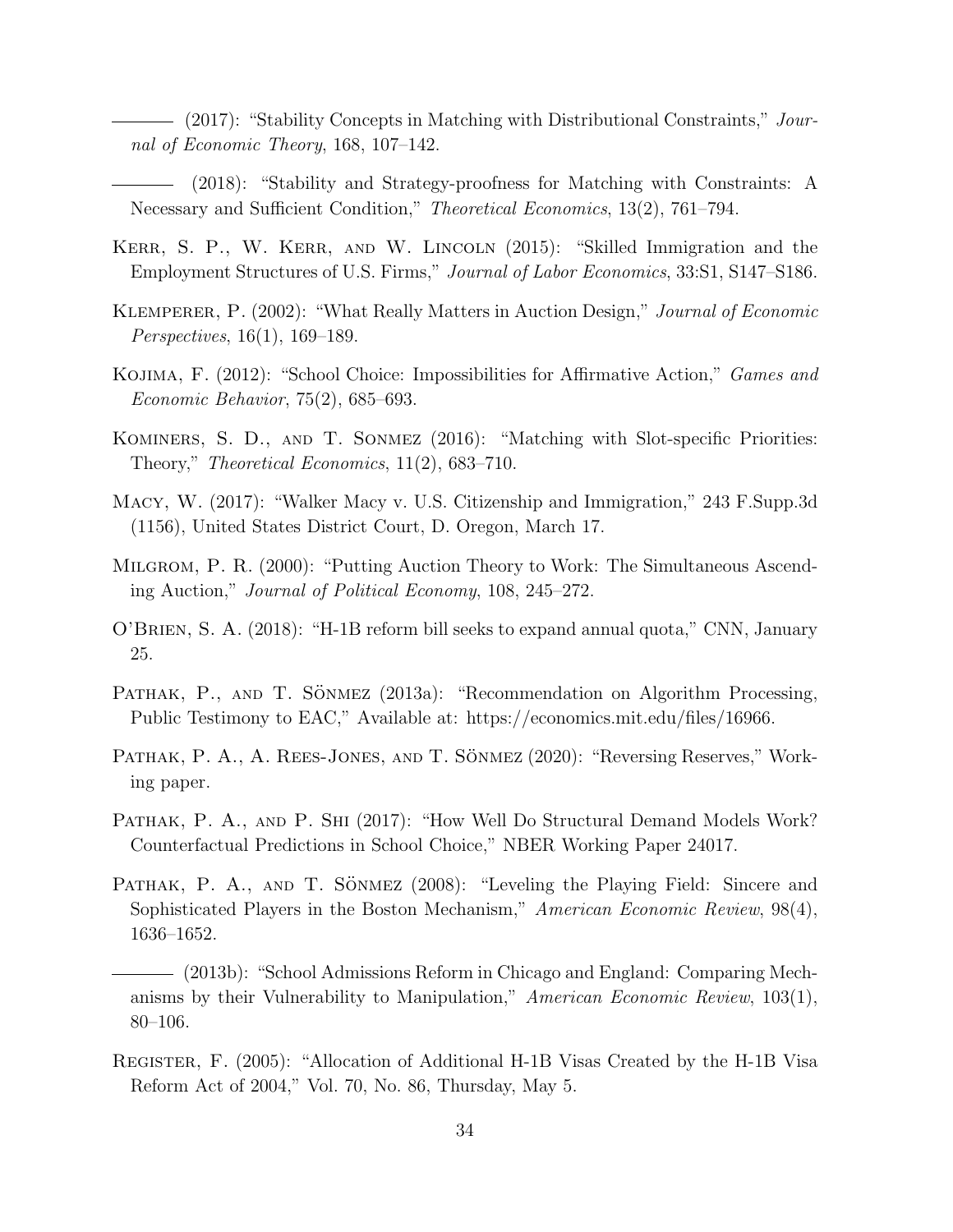(2008): "Petitions Files on Behalf of H-1B Temporary Workers Subject to or Exempt From the Annual Numerical Limitation," Vol. 73, No. 57, Monday March 24.

- (2018): "Registration Requirement for Petitioners Seeking to File H-1B Petitions on Behalf of Cap-Subject Aliens," Vol. 83, No. 232, Monday December 3.
- ROTH, A. E. (1984): "The Evolution of the Labor Market for Medical Interns and Residents: A Case Study in Game Theory," Journal of Political Economy, 92, 991– 1016.
- ROTH, A. E., AND E. PERANSON (1999): "The Redesign of the Matching Market for American Physicians: Some Engineering Aspects of Economic Design," American Economic Review, 89, 748–780.
- ROTH, A. E., T. SÖNMEZ, AND U. UNVER (2004): "Kidney Exchange," Quarterly Journal of Economics, 119, 457–488.
- (2005): "Pairwise Kidney Exchange," Journal of Economic Theory, 125, 151– 188.
- SCHUMMER, J., AND A. ABIZADA (2017): "Incentives in Landing Slot Problems," Journal of Economic Theory, 170, 29–55.
- Schummer, J., and R. V. Vohra (2013): "Assignment of Arrival Slots," American Economic Journal: Microeconomics, 5(2), 164–185.
- Shi, P. (2014): "Guiding School-Choice Reform through Novel Applications of Operations Research," Interfaces, 45(2), 117–132.
- SÖNMEZ, T. (2013): "Bidding for Army Career Specialties: Improving the ROTC Branching Mechanism," Journal of Political Economy, 121(1), 186–219.
- SONMEZ, T., AND T. SWITZER (2013): "Matching with (Branch-of-Choice) Contracts at the United States Military Academy," Econometrica, 81(2), 451–488.
- SÖNMEZ, T., AND M. U. UNVER (2010): "Course Bidding at Business Schools," International Economic Review, 51(1), 99–123.
- SÖNMEZ, T., AND B. YENMEZ (2019a): "Affirmative Action in India via Vertical and Horizontal Reservations," Working paper.
- (2019b): "Constitutional Implementation of Vertical and Horizontal Reservations in India: A Unified Mechanism for Civil Service Allocation and College Admissions,," Working paper.